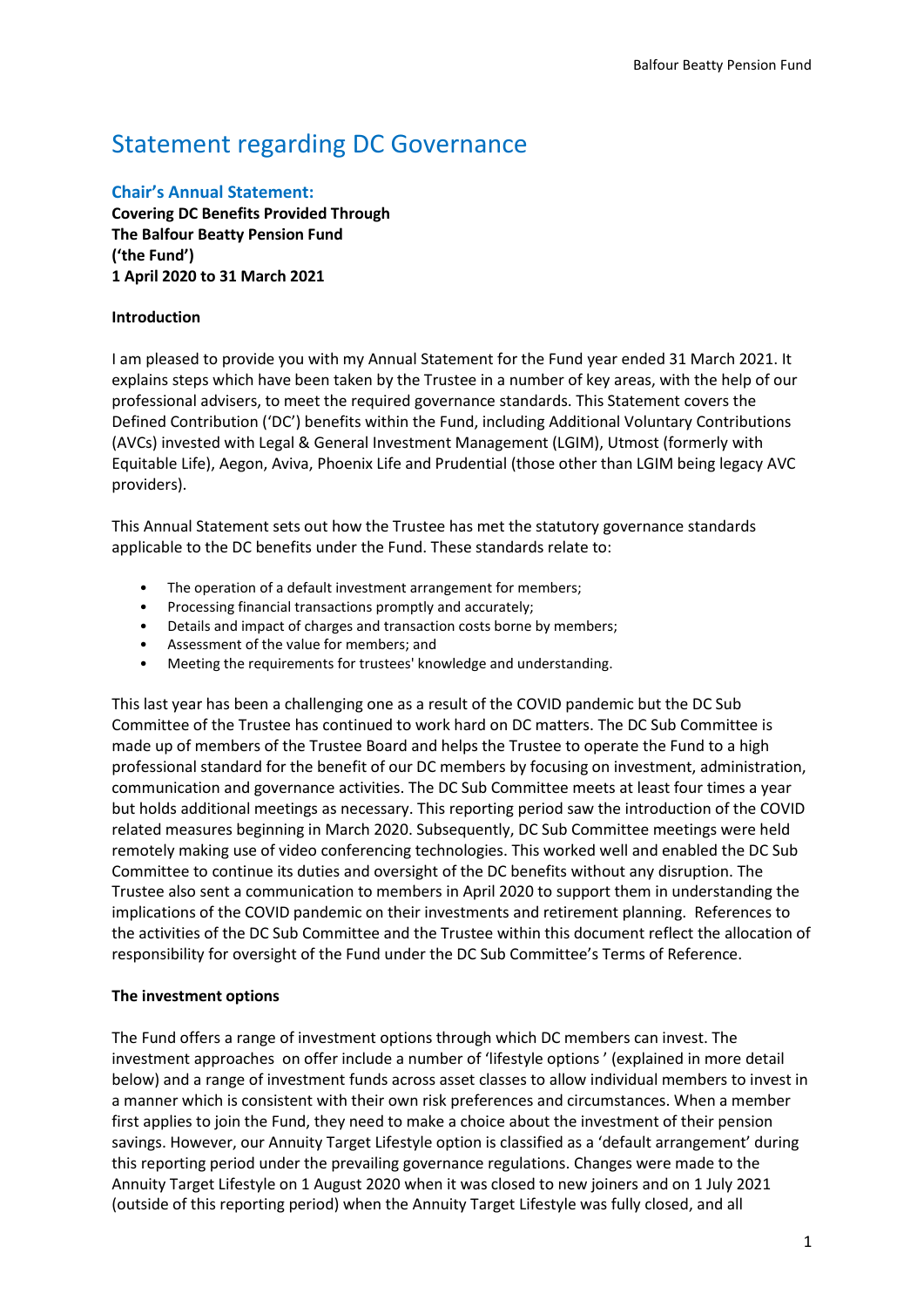members invested in this option were automatically moved to the Blended Target Lifestyle. As this was a transfer without member consent the Blended Target Lifestyle is deemed a 'default arrangement' going forward and will be covered in the 2021/22 DC Chair's Statement. Our Fund's Statement of Investment Principles dated July 2020 includes a section on the investment options for DC members, including the lifestyle options. A copy of the latest Statement of Investment Principles for the Fund is attached in the appendix and is available at [www.mypension.com/bbpf.](http://www.mypension.com/bbpf)

In summary, the key points to note in relation to the lifestyle options are as follows:

- Lifestyle options offer pre-determined investment which target specific retirement objectives.
- Over a period approaching a member's planned retirement age the lifestyle option automatically switches assets from growth assets to assets which better reflect the target retirement objectives.
- The Trustee sets general investment policy but delegates the responsibility for selection of specific investments to the investment manager, Legal & General Investment Management (LGIM).

The strategy of the default arrangement was not reviewed during the period covered by this statement. The last review was completed in May 2019.

The outcome of the review resulted in some changes to the fund range including the introduction of three new lifestyle options which replace the current Annuity Target Lifestyle option. The three new lifestyle options all initially invest in the same Global Equity Fund (the All World Equity Index Fund) during the early years when members are generally looking for long-term growth. Further details are as follows:

- Blended Target Lifestyle this option is for members that are not targeting one specific income option when they take their savings and instead targets an outcome that is a blend of the short-term withdrawal and drawdown options. At a member's selected retirement date, this option will invest 55% in the Diversified Fund and 45% in the Cash Fund.
- Cash Target Lifestyle this option is for members who intend to withdraw their DC fund as a one-off cash sum or a series of cash sums over a relatively short period of time. It is worth noting that members cannot take a series of cash sums through the Fund and would need to transfer out to access this option. However, DC benefits can be taken as a one-off lump sum from the Fund. At a member's selected retirement date, this option will invest 20% in the Diversified Fund and 80% in the Cash Fund.
- Drawdown Target Lifestyle this option is for members who plan to keep their DC fund invested past retirement and plan to withdraw their savings on a flexible basis throughout their retirement as necessary (noting that the drawdown option is not available through the Fund and members would need to transfer out of the Fund in order to take their benefits using drawdown). At a member's selected retirement date, this option will invest 75% in the Diversified Fund and 25% in the Cash Fund.

Although the investment changes were agreed in 2019, the implementation was delayed for several important reasons. The Fund's DC administration moved to XPS in December 2019 and we had hoped to make the investment changes shortly after in Q1 2020. However, with the COVID 19 pandemic and resulting volatility in markets, we decided to transition existing lifestyle investments to the new fund range at a later date, when we were comfortable with the levels of volatility in the market and that the changes could be undertaken from an operational perspective. From August 2020, new members were given access to the new lifestyle options and existing members had the option to invest in these options on a voluntary basis. A new ESG Fund was also made available as a self-select option. In July 2021, the Annuity Target Lifestyle option was closed and existing assets in the Annuity Target Lifestyle option were moved to the Blended Target Lifestyle option. Also, in July 2021 changes were made to the structure of the Inflation Linked Annuity Protection Fund in order to provide better protection against changes in annuity prices. This fund is now known as the Annuity Protection Fund.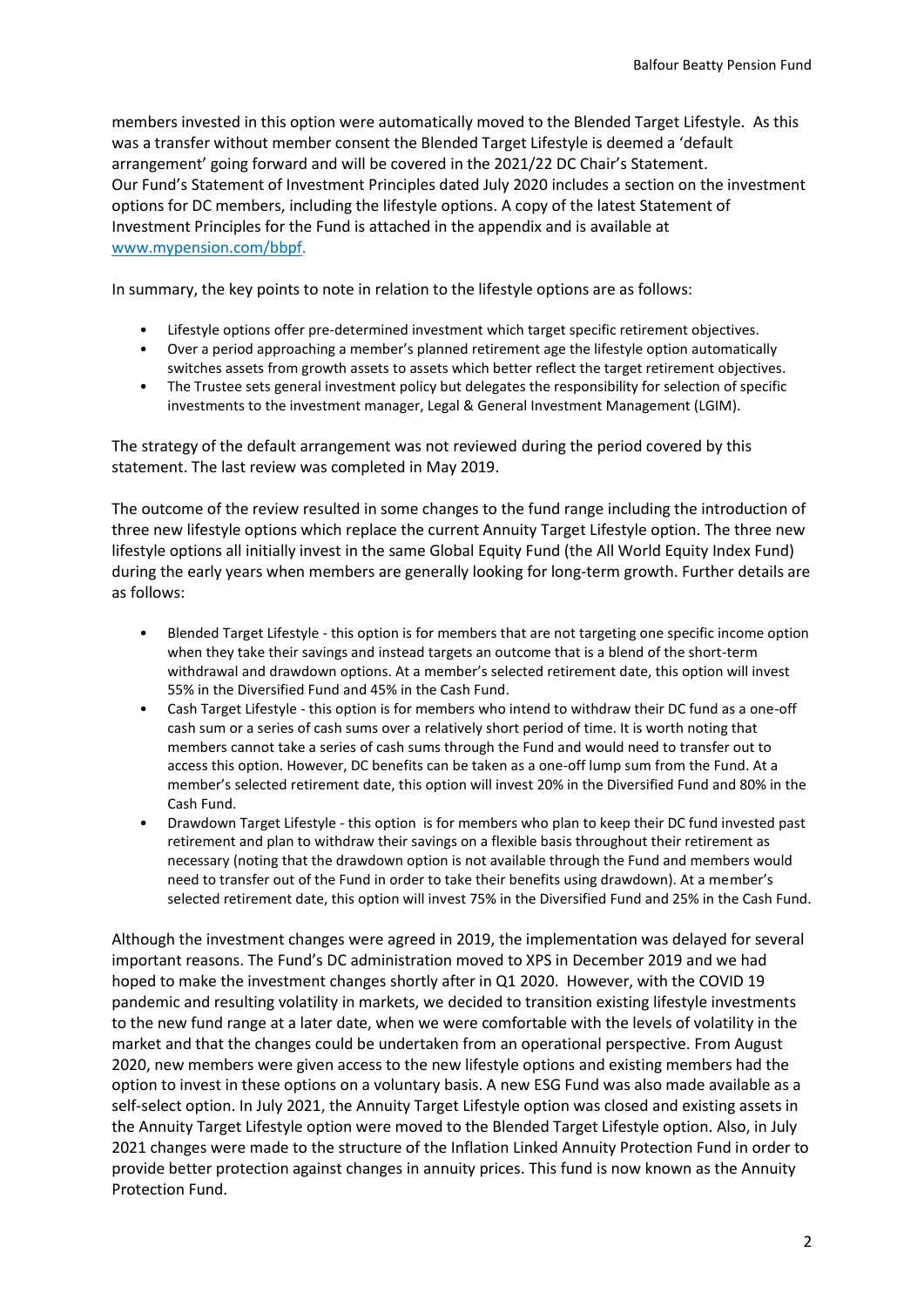The Trustee is required to review the default investment strategy at least every three years (or if there has been a significant change in the membership or investment policy). The next review is scheduled to be completed by May 2022.

There is no requirement for a default investment arrangement for DB members who are invested in AVC policies with Utmost (Equitable Life), Aviva, Aegon, Phoenix Life and Prudential. These policies are closed to ongoing contributions.

The Trustee reviews the performance of the Fund's LGIM investment funds (including those making up the lifestyle options) quarterly against agreed benchmarks based on the information provided by LGIM and the Trustee's professional advisers. The funds are predominantly passively managed and the performance over the different periods to 31 March 2021 has been within an acceptable tolerance of the respective index. The Trustee is satisfied that investment performance remains consistent with the aims and objectives stated in the SIP.

# **Core financial transactions**

The Trustee has a specific duty to ensure that core financial transactions relating to the Fund are processed promptly and accurately. This is done by receiving and reviewing regular quarterly reporting provided by the Fund's DC administrator (XPS), which set out performance against the service standards that are in place.

Core financial transactions include (but are not limited to):

- The investment of contributions to the Fund.
- The transfer of assets relating to members in and out of the Fund.
- The transfer of assets relating to members between different investments within the Fund.
- Payments from the Fund to, or in respect of, members.

During the year the Trustee ensured the core financial transactions of the Fund were processed promptly and accurately by:

- Having an agreement with the Balfour Beatty Pensions Centre and through them, with XPS, committing them to defined service level agreements ('SLAs').
- Having XPS regularly report on their performance against the SLAs. A report is presented at each quarterly Trustee meeting. Specifically, this includes a breakdown of service standard achievement for member-level activity including retirement and death settlement cases, transfers in and out and comments and explanations of any service standard issues. XPS's performance between meetings is actively monitored by the Balfour Beatty Pension Centre on behalf of the Trustee.
- Ensuring appropriate documentation was in place recording payments in and out of the Fund.
- Ensuring XPS has in place appropriate internal processes and controls which includes the checking and reconciliation of investment and banking transactions.
- Ensuring appropriate processes and documentation were in place reconciling the bulk switch of AVC funds from Utmost (previously Equitable Life) as part of the AVC consolidation exercise that took place in September 2020.

Fund-level core financial transactions such as investing contributions and lifestyle switches and member-level investment switches are processed using 'straight-through processing' and reported by XPS in its quarterly reporting.

Reviewing the accuracy of the Fund's common data on a regular basis helps provide reassurance that data is available and complete to help ensure that the allocation of contributions and payment of benefits are being made accurately, at the right time and to/for the right beneficiaries. XPS undertakes regular data assessments and the score as at April 2021 was 95% for common data. Steps have been taken by the Trustee and XPS to improve the score.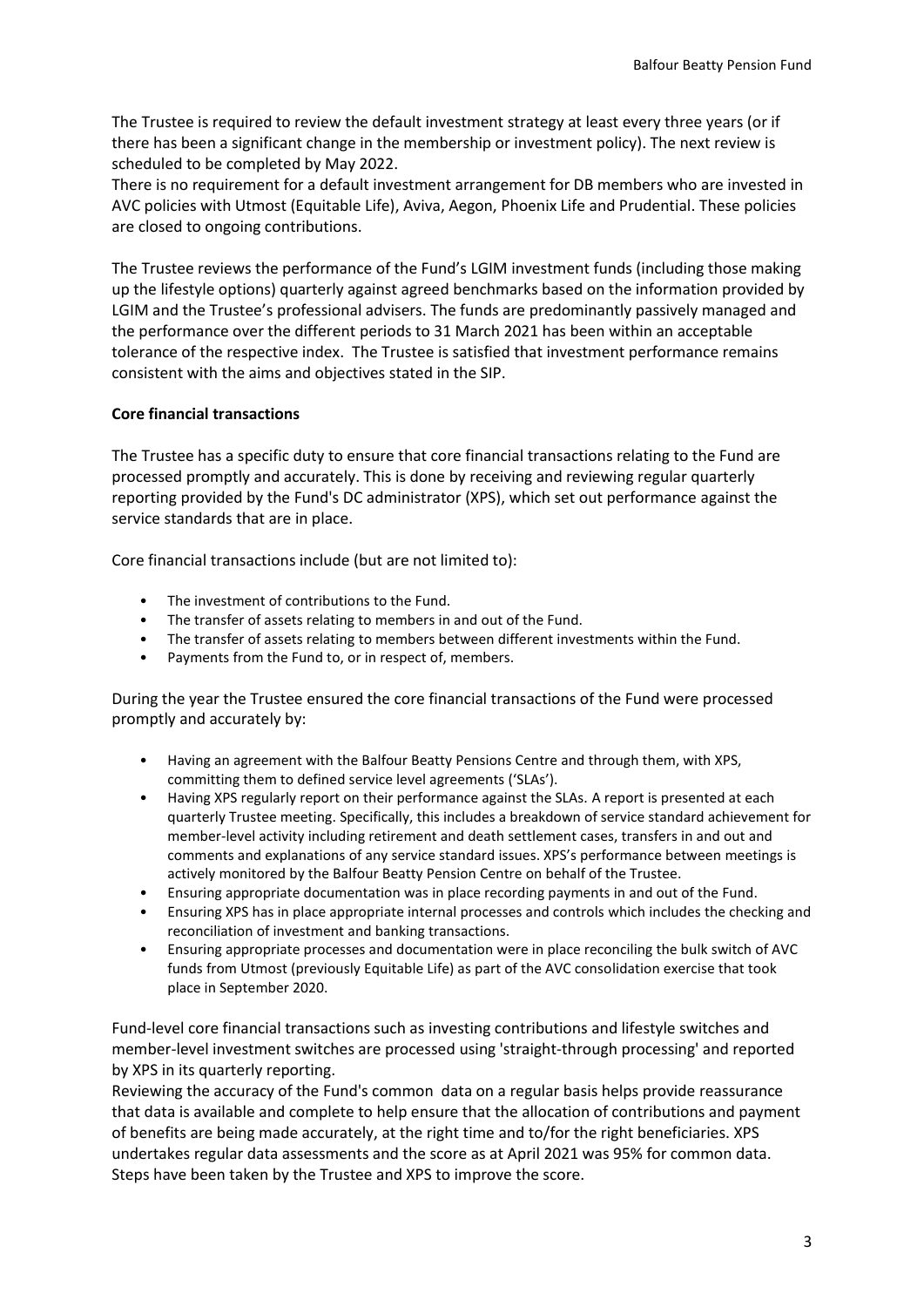XPS has in place appropriate internal processes and controls which include the checking and reconciliation of investment and banking transactions.

XPS has service standards of between 2 to 10 days depending on the task.

The SLA performance was 85% over the period which has been badly affected by the COVID 19 pandemic and has impacted all administrators with the need to move people to home working and prioritise cases based on the type of activity and sensitivity.

XPS has provided the Trustee with a copy of its latest AAF audit report covering the period from 1 January to 31 December 2000. Whilst some issues were identified in that report the Trustee notes that XPS have implemented measures to address these issues.

XPS continue to work with the Trustee to improve the service provided.

The Trustee believes that the agreed service standards remain suitable and are satisfied that XPS has provided a good level of service in relation to processing core financial transactions. Administration services more broadly were covered in the value for members assessment in which the Trustee concluded that the members receive good value in relation to administration. It should be noted that there has been a steady improvement in SLA performance at each quarter over the reporting period.

Member satisfaction questionnaires are issued to members on completion of leavers, retirements and transfers. The recent results showed an average satisfaction level of 70% and that over half of respondents felt that the administrator they had dealt with had been helpful, friendly and efficient.

The Trustee is satisfied that the Fund's core financial transactions have been processed promptly and accurately during the reporting period.

# **Charges and transactions costs**

The charges and transaction costs borne by DC members affect the value of benefits that are ultimately payable. As such, they are closely monitored by the Trustee.

Charges are expressed by what is referred to as the total expense ratio (TER). This is a measure of the costs associated with managing and operating an investment fund. These costs consist primarily of annual management charges (AMC) and variable additional expenses incurred by the investment manager, such as legal and auditor fees and other operational expenses.

Transaction costs are those incurred by the investment manager (LGIM and the legacy AVC providers) as a result of buying, selling, lending or borrowing investments. Transaction costs are typically categorised as being explicit costs or implicit costs:

- Explicit costs are directly observable and include broker commissions and taxes
- Implicit costs cannot be observed in the same way but can also result in a reduction in the value of capital invested. Implicit costs include market impact or delay costs which can also result in a gain for the fund (i.e. negative transaction cost).

An overall negative transaction cost (net gain) is reported when implicit negative costs (gains) exceed explicit costs. This is an implication of the prescribed 'slippage cost' methodology used to calculate transaction costs*.*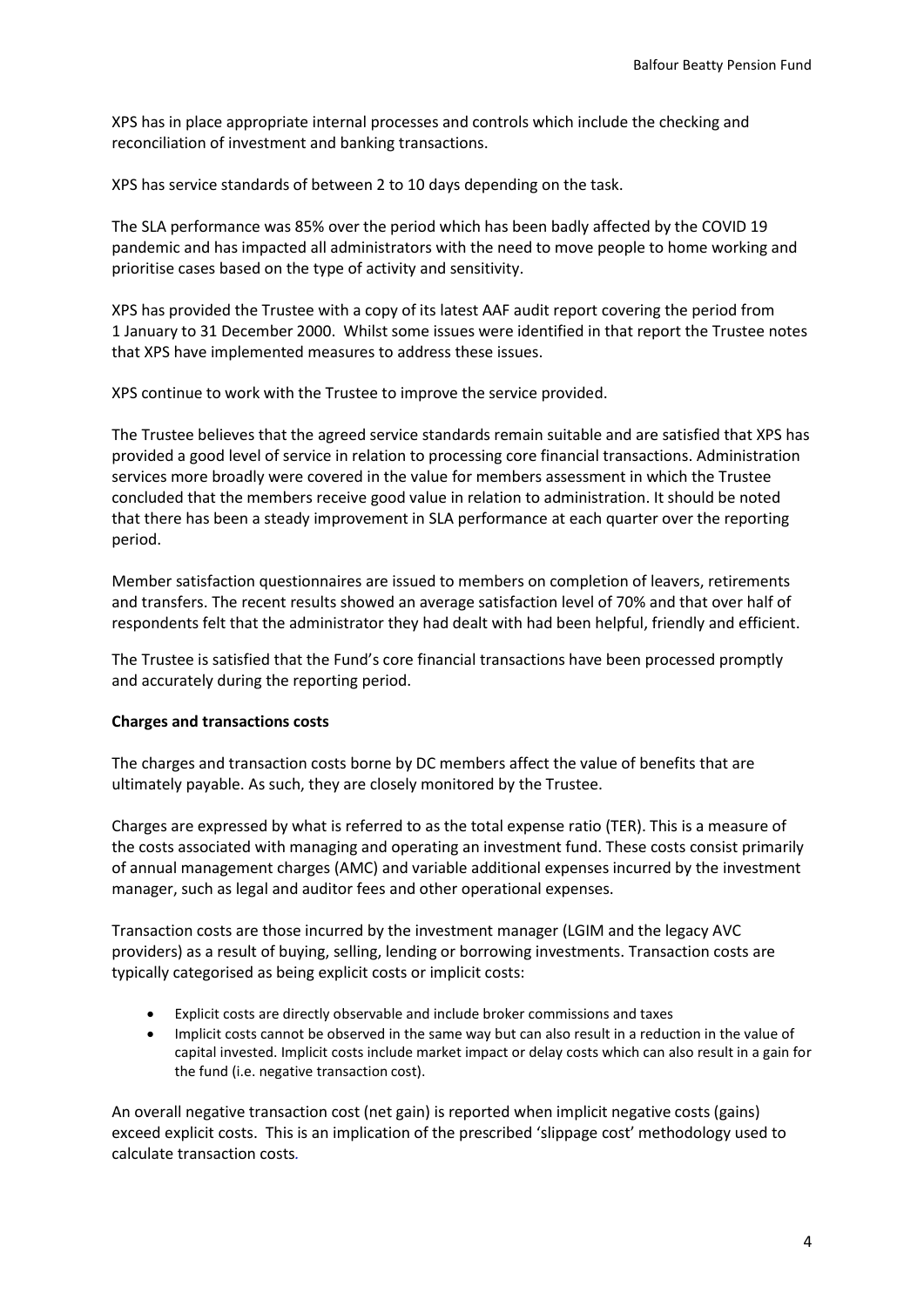The TER and transaction costs applied to the LGIM funds available for selection by members of the Fund are set out separately in the table below. These costs are reflected in the daily pricing of each fund. The TER for LGIM funds in the table below includes an administration charge of 0.08% pa which is applied by the Trustee.

The allocation of the assets between the components within the lifestyle options change as a member approaches their selected retirement date. Below we have set out the level of charges and transaction costs at different stages of the lifestyle options. The charges and transaction costs for each individual fund are set out in the 'self-select' section.

## *Blended Target Lifestyle*

| Years to selected retirement date | <b>Total Expense Ratio (TER)</b> | <b>Transaction Costs</b> |
|-----------------------------------|----------------------------------|--------------------------|
| 20 or more years to retirement    | 0.23%                            | 0.0076%                  |
| 10 years to retirement            | 0.26%                            | 0.0010%                  |
| At target retirement date         | 0.23%                            | $-0.0004%$               |

## *Cash Target Lifestyle*

| Years to selected retirement date | <b>Total Expense Ratio (TER)</b> | <b>Transaction Costs</b> |
|-----------------------------------|----------------------------------|--------------------------|
| 20 or more years to retirement    | 0.23%                            | 0.0076%                  |
| 10 years to retirement            | 0.26%                            | 0.0010%                  |
| At target retirement date         | 0.20%                            | $-0.0015%$               |

## *Drawdown Target Lifestyle*

| Years to selected retirement date | <b>Total Expense Ratio (TER)</b> | <b>Transaction Costs</b> |
|-----------------------------------|----------------------------------|--------------------------|
| 20 or more years to retirement    | 0.23%                            | 0.0076%                  |
| 10 years to retirement            | 0.26%                            | 0.0010%                  |
| At target retirement date         | 0.24%                            | 0.0002%                  |

## *Annuity Target Lifestyle (closed to new joiners from 1 August 2020)*

| Years to selected retirement date | <b>Total Expense Ratio (TER)</b> | <b>Transaction Costs</b> |
|-----------------------------------|----------------------------------|--------------------------|
| 20 or more years to retirement    | 0.22%                            | $-0.0108%$               |
| 10 years to retirement            | 0.25%                            | 0.0021%                  |
| At target retirement date         | 0.18%                            | $-0.0001%$               |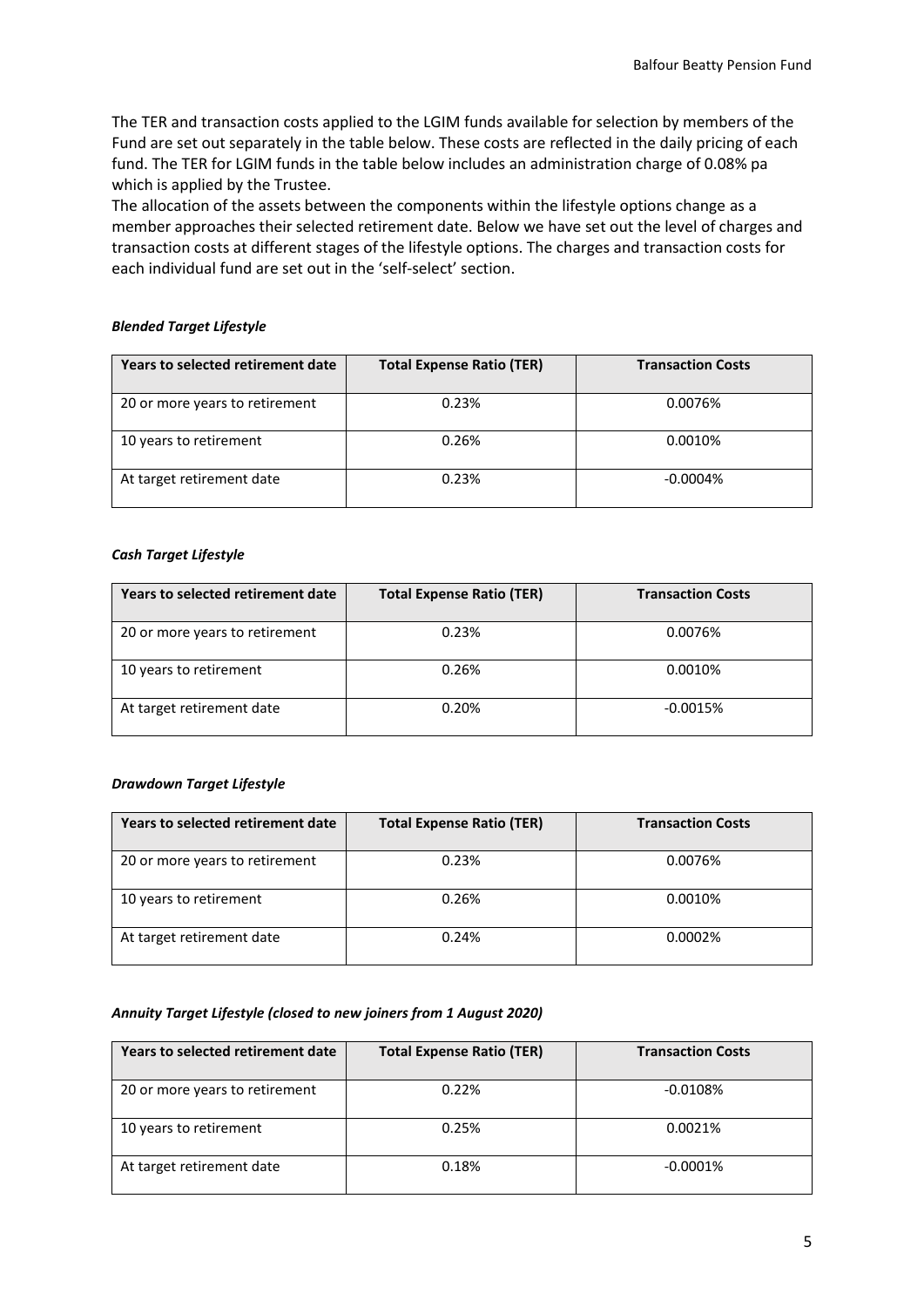# *Self-select funds*

| <b>Fund name</b>                                                         | <b>Total Expense Ratio</b><br>(TER) | <b>Transaction Costs<sup>1</sup></b> |
|--------------------------------------------------------------------------|-------------------------------------|--------------------------------------|
| UK Equity Index Fund <sup>2</sup>                                        | 0.13%                               | $-0.0199%$                           |
| World (ex-UK) Equity Index Fund <sup>2</sup>                             | 0.215%                              | $-0.0121%$                           |
| All World Equity Index Fund <sup>3</sup>                                 | 0.23%                               | $-0.0076%$                           |
| World Emerging Markets Equity Index<br>Fund <sup>2</sup>                 | 0.48%                               | 0.0183%                              |
| Diversified Fund <sup>2</sup> and 3                                      | 0.26%                               | 0.0010%                              |
| Over 5 year Index-linked Gilts Index Fund                                | 0.13%                               | 0.0218%                              |
| Corporate Bond All Stocks Index                                          | 0.23%                               | $-0.0207%$                           |
| Inflation-Linked Annuity Protection<br>Fund <sup>2and</sup> <sub>4</sub> | 0.18%                               | 0.0006%                              |
| <b>ESG Global Equity Fund</b>                                            | 0.23%                               | $-0.0236%$                           |
| Cash Fund <sup>2</sup> and 3                                             | 0.19%                               | $-0.0021%$                           |

#### **Notes**

- 2. These funds are component funds within the Annuity Target Lifestyle.<br>3. These funds are a component of the three new lifestyle strategies. The
- These funds are a component of the three new lifestyle strategies. The All World Equity Index Fund is not available as a selfselect option.
- 4. The Inflation-Linked Annuity Protection Fund was replaced by the Annuity Protection Fund on 1 July 2021 (outside of this reporting period).

<sup>1.</sup> Transaction costs as a percentage has been calculated by dividing the total transaction costs by the average assets under management (AUM) over the 12 month period. This allows comparison of the transaction cost figure with the TER.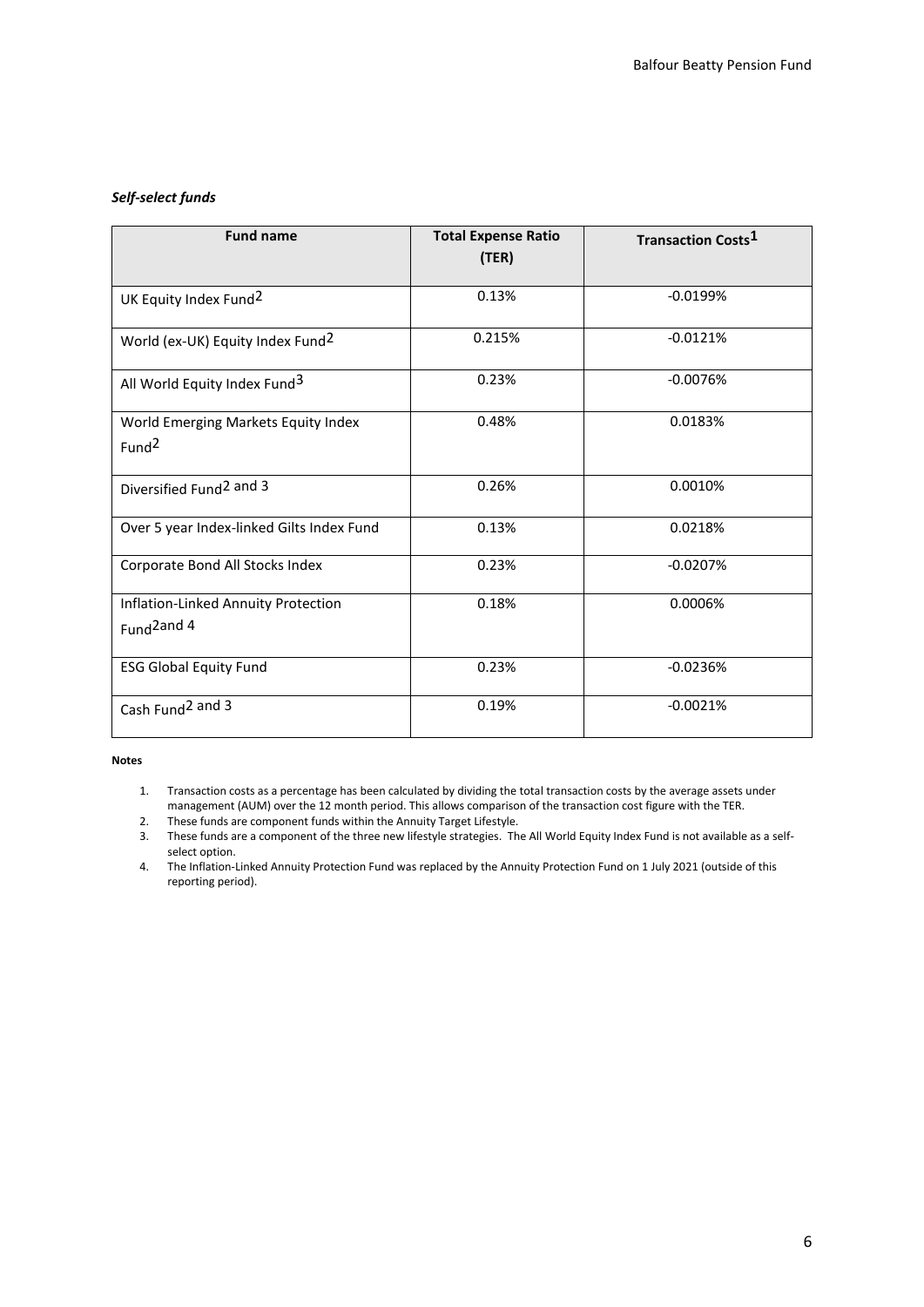The Trustee requested cost and charges from each of the legacy AVC providers and these have been provided and are set out below. The Phoenix Life With Profits Fund does not have explicit costs and charges and is therefore not included in the table. Investment costs and charges for the AVCs are borne by the member.

| <b>AVC Fund name</b>                               | <b>Total Expense Ratio (TER)</b> | <b>Transaction Costs</b> |
|----------------------------------------------------|----------------------------------|--------------------------|
| Aegon With Profits Endowment Fund                  | 1.00%                            | 0.01%                    |
| Aegon With Profits Option 1 Fund                   | 1.00%                            | 0.06%                    |
| Aegon High Equity With Profits Fund                | 1.00%                            | 0.19%                    |
| Aegon Global Fund                                  | 1.00%                            | 0.42%                    |
| Aegon Equity Fund                                  | 1.00%                            | 0.26%                    |
| Aegon Mixed Fund                                   | 1.00%                            | 0.29%                    |
| Aegon Cash Fund                                    | 1.00%                            | $0.00\%$                 |
| Aviva With Profits Fund                            | 0.88%                            | 0.075%                   |
| Aviva With Profits (Norwich Union Guaranteed) Fund | 0.88%                            | 0.075%                   |
| Prudential With Profits Cash Accumulation Fund     | 0.80%                            | 0.11%                    |

From April 2015, all Trustee Boards in the UK have been required (insofar as they are able) to assess transaction costs and report on them in the Chair's Statement. The provision of transaction cost information from investment managers has been very limited due to the complex nature of investments and lack of standard disclosure requirements.

Following a consultation, the Financial Conduct Authority (FCA) has established a defined methodology to calculate transaction costs. These requirements took effect from January 2018 and investment managers are now obliged to report transaction costs using this methodology going forward.

In order to comply with the requirement as fully as possible, the Trustee has asked LGIM and the legacy AVC providers for transaction costs disclosures they are able to provide. They have provided transaction costs incurred by members at a fund level and these details have been included in the tables above. Based on the information we have available, the transaction costs reported during the period appear reasonable.

The Occupational Pension Schemes (Administration and Disclosure) (Amendment) Regulations 2018 requires the Trustee to produce an illustration showing the compounding effect of costs and charges on DC funds and include this in the annual Chair's Statement. The Trustee has set out an illustration in the appendix which shows the projected values based on three example members of the Fund (these are not actual members). The three examples show members at different ages, with different average pension savings and investing in a range of different investment options. The projections compare what the investments could grow to at age 65 before and after charges have been deducted and have been prepared taking account of the relevant statutory guidance.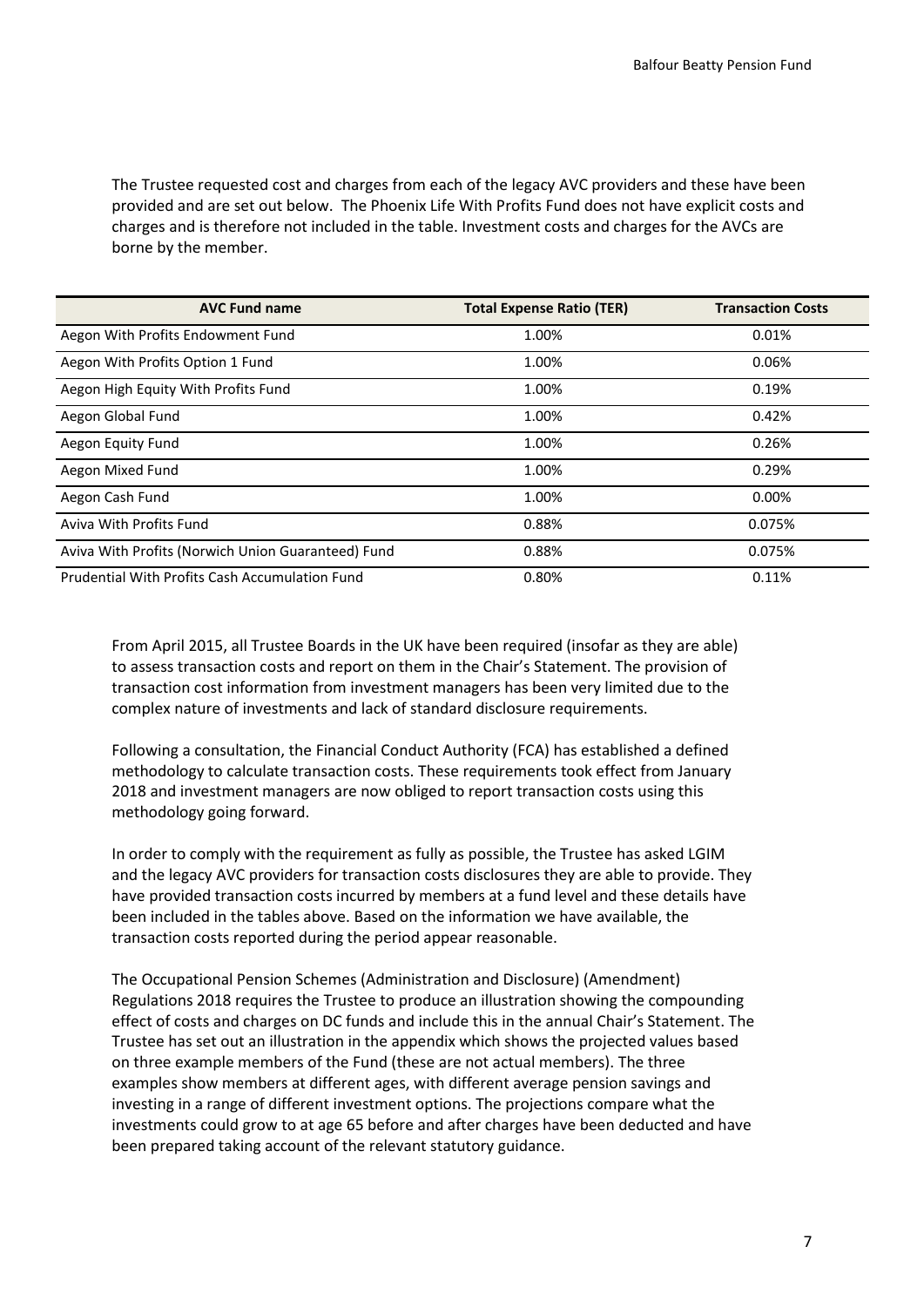# **Utmost transfer**

The Utmost AVC assets were disinvested in September 2020 and reinvested in the Cash Target Lifestyle. The monies were previously invested in the Utmost Money Market Fund and these amounted to £513,563 on disinvestment and were received by the administrators on 30 September 2020. The Trustee worked to ensure these were reinvested as soon as possible in order to minimise any out of market exposure. The assets were reinvested with LGIM on 6 October 2020. The majority of the assets were reinvested in the Cash Fund (£281,722) with the remainder in the Diversified Fund (£215,212) and the All World Equity Index Fund (£16,629). There are no remaining members or assets with Utmost.

## **Value assessment**

The Trustee is committed to ensuring that members receive value for the services that are provided through the Fund and keeps value for members in mind on an ongoing basis. In particular, the Trustee has considered the extent to which the charges (and transaction costs, where available) borne by members represent good value to members over the reporting period. There is no definition of "good value" and so the process of assessment is a subjective one carried out by the Trustee with guidance from its advisers.

The Trustee undertakes an annual assessment of the value provided by the Fund for members taking into account the requirements within the Pensions Regulator's DC Code of Practice with support from its professional advisers. For the purpose of the assessment carried out in May 2021, the Trustee considered the services members pay for (this is the basic requirement) and has assessed the extent to which these services both meet

members' needs and have performed over the reporting period. Members pay for the investment, administration and communication services that are provided by XPS. The Trustee also considered the charges in the area of scheme management which the members do not pay for. The Trustee benchmarks these charges against those typically found in similar schemes.

The Trustee's assessment included the following value contributors:

- Stringent investment governance and oversight by the Trustee.
- A range of funds that takes into account members' investment needs with competitive fund charges.
- The funds generally performed in line with the benchmarks and where this was not the case the Trustee investigated the reasons to better understand any deviation against expected performance.
- The Fund provides members with general communications and online tools to help them with their contribution and investment decisions. The DC Sub Committee has spent a considerable amount of time over the reporting period reviewing the member materials and updating the communication strategy (this included the DC specific newsletter).
- The Trustee believes that members receive excellent broader value through the robust Fund's governance and management framework.
- The Trustee undertook a benchmarking exercise of the charges paid by the members and concluded that the costs and charges are competitive compared against other similar types of DC arrangements.

The Trustee concluded that the Fund has delivered good value for members in the area of administration and excellent value in terms of investment, scheme governance and communication over the reporting period.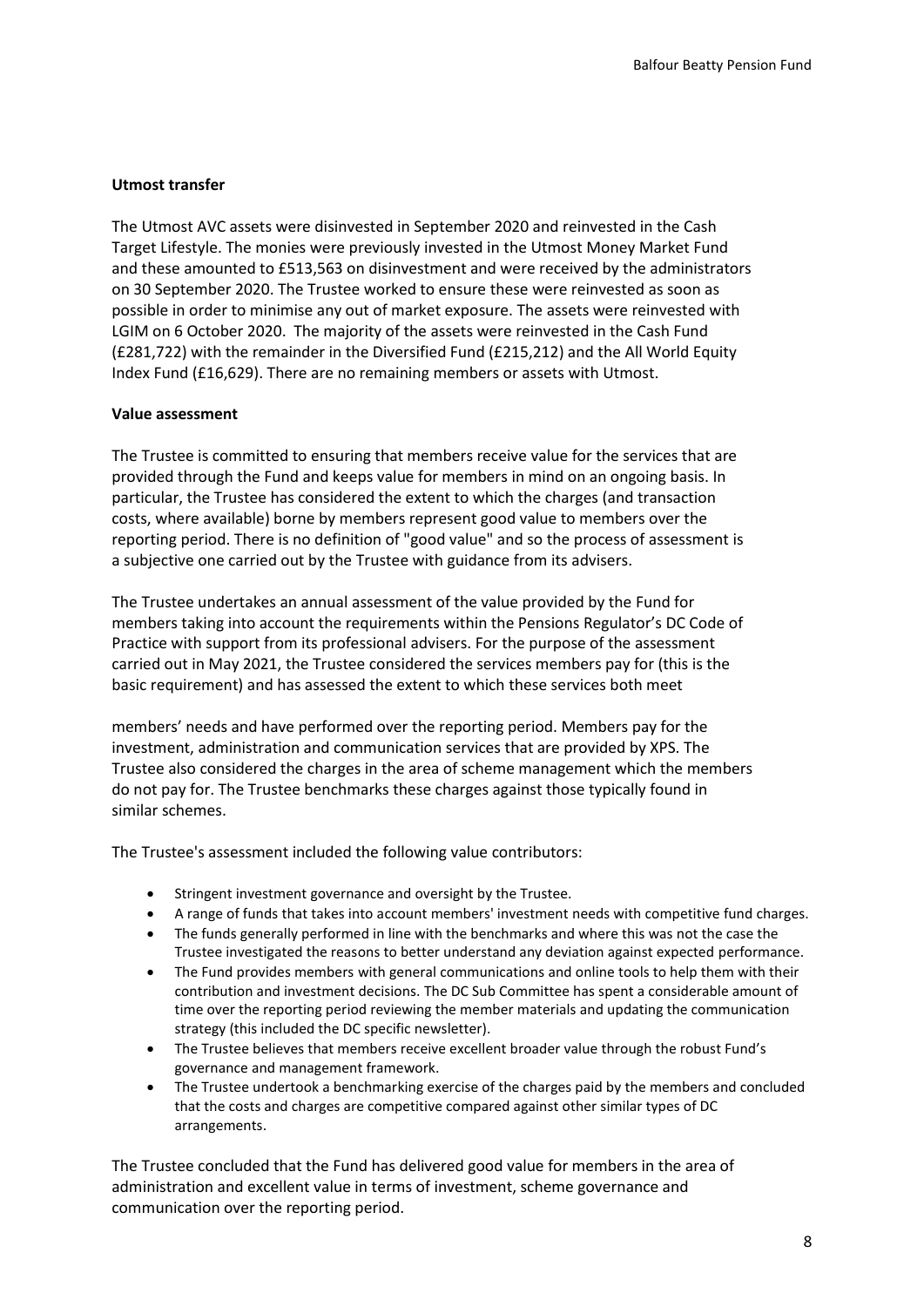There are legacy AVC policies with Aegon, Aviva, Phoenix Life and Prudential with a small number of members remaining. Where these policies are invested in with-profits funds there is little scope for the Trustee to make changes to these types of funds, however the Trustee will continue to keep these policies under review.

# **Knowledge and understanding of the Trustee**

The law requires the Trustee to have sufficient knowledge and understanding to run the Fund effectively. The Trustee is satisfied that it has sufficient knowledge and understanding of the law relating to pensions and trusts and the principles relating to the funding and investment of occupational schemes. The Trustee is also required to be conversant with the scheme's governing documents.

These requirements have been met, during the reporting period, by virtue of having a structured TKU process in place which includes:

- The Trustee board, which includes a professional Trustee.
- The DC Sub-Committee (and the Trustee Board as a whole) undertook investment training and education from its DC adviser as part of its preparation for the DC investment strategy review referred to earlier in this statement. This training is ongoing and ensures that the Trustee has sufficient and appropriate knowledge and understanding to provide sound and prudent oversight of the investment strategy and investment/risk management expertise to critically evaluate and oversee the investment strategy and associated risks.
- A record is kept of the training completed by each member of the Trustee. Any gaps in knowledge are addressed either at the regular Trustee meetings, by reference to available pensions information (e.g. the trustee toolkit) or at a dedicated training day usually held annually (the 2020 training day that was due to take place during this reporting period did not take place due to COVID restrictions, however these will resume as soon as practical). We work with our professional advisers to conduct relevant training and to take account of

guidance issued by the Pensions Regulator. Some examples of the training topics undertaken by the Trustee during the period are detailed below:

- o Disclosure and investment changes for 2020 (June 2020)
- o LGIM ESG presentation (August 2020).
- Training more broadly is incorporated into regular Trustee meetings and additional training from advisers on topical items as and when required.
- A structured induction process is in place for new Trustees, with all new Trustees completing the Pensions Regulator's Toolkit. During the period there was one new Trustee appointment. Adrian Mathias resigned as a Trustee and Chair on 31 May 2020 and Stuart Benson was appointed as his successor with effect from 1 June 2020.
- Each member of the Trustee board ensures they have a working knowledge through training on all key documents setting out the Trustee's current policies, the Trust Deed and Rules and current Statement of Investment Principles. The Trust Deed and Rules is maintained in consolidated form to aid understanding.
- The Trustee members of the DC Sub Committee have also been provided with additional training on DC member communication, investment and the new governance requirements.

Some members of the Trustee board have been awarded the PMI Trustee Certificate and the majority have completed the Pensions Regulator's Trustee Toolkit.

The Trustee assesses its training needs each year as part of its business plan. The Trustee also receives updates on legal and other developments at its regular board meetings which includes working knowledge of the key trust documentation.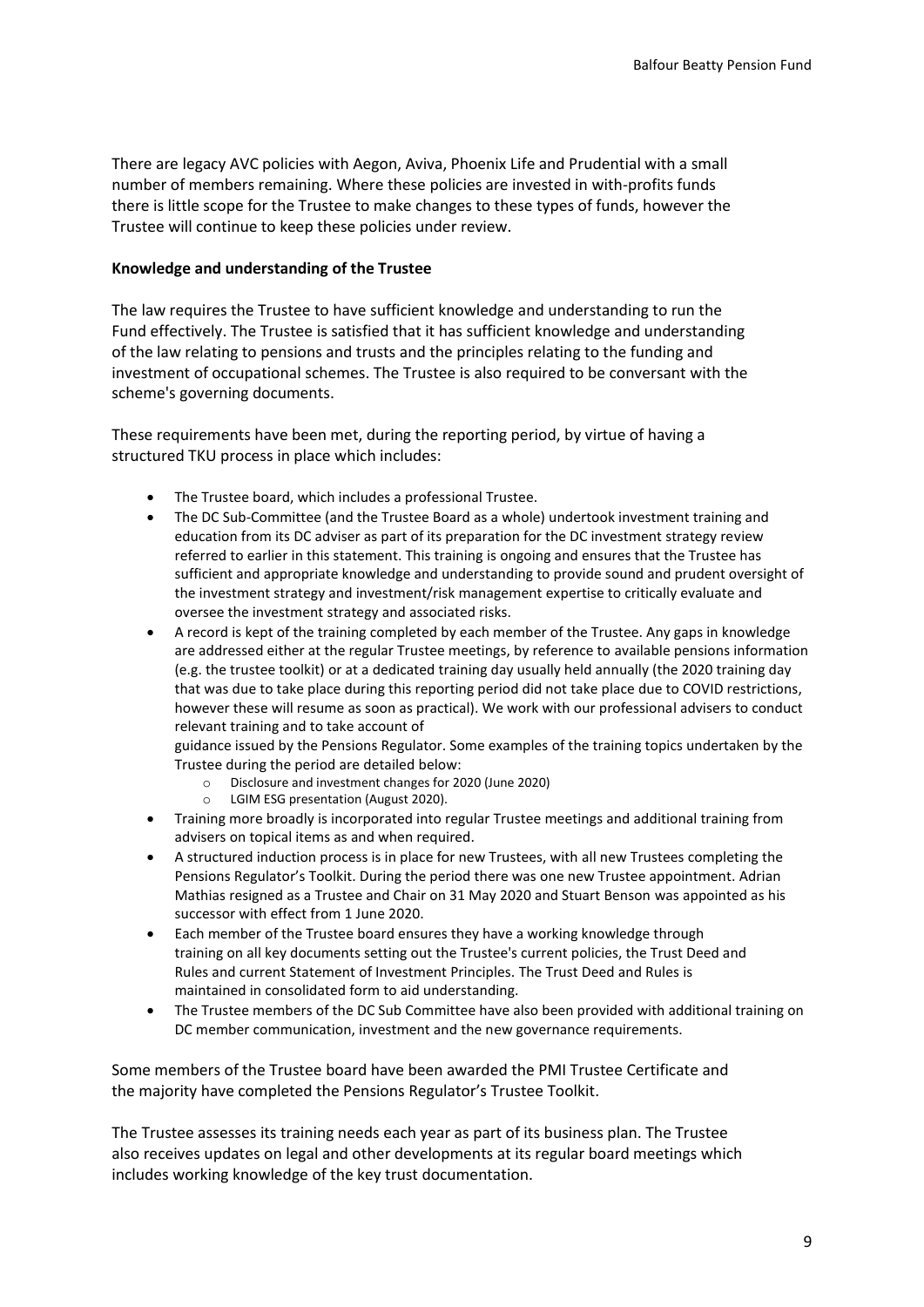The Trustee board also includes a professional trustee with extensive experience of pension schemes and the regulatory context in which they operate. The Trustee believes that this wider experience broadens the Trustee's understanding and makes it better placed to assess, and where appropriate challenge, the advice it receives.

The Trustee has also reviewed the Pensions Regulator's DC Code of Practice and accompanying 'how to guides' as they relate to the Fund and undertakes ongoing activity to meet the Code's requirements and expectations. The Trustee will continue to monitor adherence on an ongoing basis.

We will continue to collate on, an annual basis, the Trustee's views on their performance and areas of future development which is used to plan future training sessions. This will enable the Chair to have a good understanding of the levels of knowledge and experience that each member of the Trustee board brings. Our decisions are also supported by professional advice where appropriate and our key professional advisers attend our Board meetings. Taking account of the professional advice available to us, I am confident that the combined knowledge and understanding of the Trustee enables us to exercise our functions properly for the benefit of our members.

It is a requirement for trustees to make available certain information on a publicly accessible website. This information can be accessed using the website [https://www.mypension.com/bbpf.](https://www.mypension.com/bbpf) The information on this website includes the costs and charges illustration, the Statement of Investment Principles and a copy of this Chair's statement.

If you have any questions or require any further information you should contact the Balfour Beatty Pensions Centre by emailing [bbpensionfundhelpdesk@balfourbeatty.com.](mailto:bbpensionfundhelpdesk@balfourbeatty.com)

This Statement regarding DC governance (Chair's Annual Statement) on pages 18 to 39 was approved by the Trustee and signed on its behalf by:

**Stuart Benson Chair of the Trustee 21 October 2021**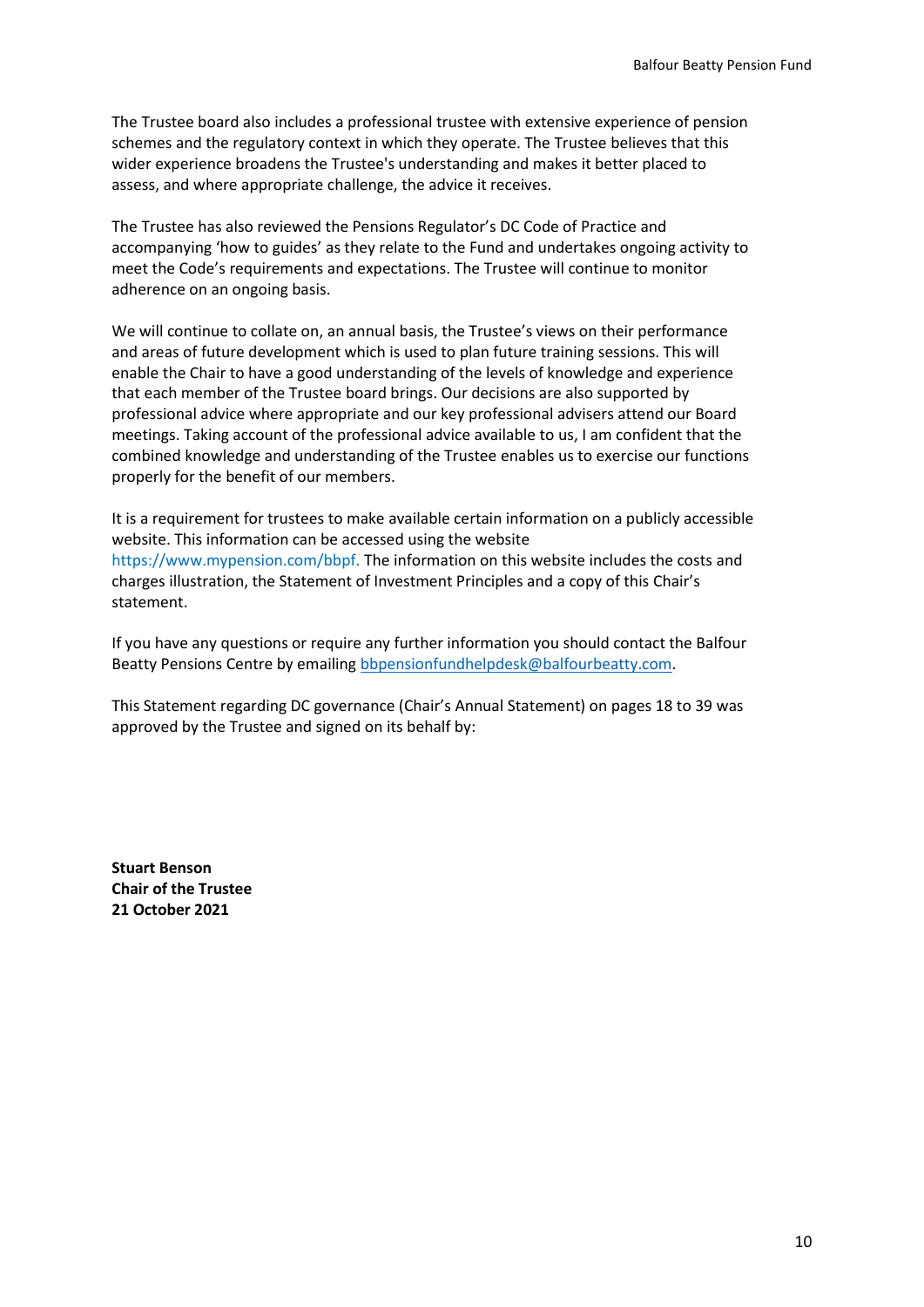# **Appendix - Illustration of the effect of costs and charges on a member's pension pot**

In order to achieve greater transparency about costs, regulations came into force in April 2018 which require the Trustee to provide members with additional information in relation to investment charges and transactions costs.

The illustration has been prepared in accordance with the relevant statutory guidance and reflects the impact of costs and charges for three typical examples of members within the Fund, using the default lifestyle strategy and six of the self-select funds (which were selected for broadly representing the highest and lowest investment returns and charges, and popularity with members). The Annuity Target Lifestyle was the most popular Lifestyle option during this reporting period. This option was closed and replaced by the Blended Target Lifestyle on 1 July 2021 (outside of this reporting period). The illustration in the 2021/22 DC Chair's statement will reflect these changes.

The illustrations below show the projected fund values based on certain assumptions before and after charges so that the potential impact of charges is clearly shown. Members should be aware that these are simply illustrations, and so the actual fund values and implication of charges for an individual member are likely to differ due to personal details, investment choices and actual performance of the funds. This means that the information contained in this Appendix is not a substitute for the individual and personalised illustrations which are provided to members each year by the Fund.

| <b>Example Member</b>         | Projection     | <b>Annuity Target Lifestyle</b> |                         | <b>World (ex-UK) Equity</b><br><b>Index Fund</b> |                         | <b>UK Equity Index Fund</b> |                         | <b>World Emerging Markets</b><br><b>Equity Index Fund</b> |                         |
|-------------------------------|----------------|---------------------------------|-------------------------|--------------------------------------------------|-------------------------|-----------------------------|-------------------------|-----------------------------------------------------------|-------------------------|
|                               | period (years) | <b>Before</b><br>charges        | <b>After</b><br>charges | <b>Before</b><br>charges                         | <b>After</b><br>charges | <b>Before</b><br>charges    | <b>After</b><br>charges | <b>Before</b><br>charges                                  | <b>After</b><br>charges |
| Youngest member               | $\mathbf{1}$   | £5,100                          | £5,100                  | £5,100                                           | £5,100                  | £5,100                      | £5,100                  | £5,100                                                    | £5,100                  |
|                               | 3              | £10,500                         | £10,500                 | £10,600                                          | £10,500                 | £10,500                     | £10,500                 | £10,600                                                   | £10,500                 |
|                               | 5              | £16,300                         | £16,200                 | £16,400                                          | £16,300                 | £16,100                     | £16,100                 | £16,400                                                   | £16,100                 |
|                               | 10             | £32,200                         | £31,800                 | £32,400                                          | £32,100                 | £31,600                     | £31,400                 | £32,400                                                   | £31,600                 |
|                               | 15             | £50,500                         | £49,600                 | £51,100                                          | £50,200                 | £49,000                     | £48,600                 | £51,100                                                   | £49,000                 |
|                               | 20             | £71,500                         | £69,900                 | £72,700                                          | £71,000                 | £68,800                     | £67,900                 | £72,700                                                   | £68,800                 |
|                               | 25             | £95,700                         | £92,900                 | £97,700                                          | £94,900                 | £91,100                     | £89,700                 | £97,700                                                   | £91,200                 |
|                               | 30             | £122,600                        | £118,300                | £126,800                                         | £122,300                | £116,400                    | £114,200                | £126,800                                                  | £116,500                |
|                               | 35             | £152,500                        | £146,000                | £160,400                                         | £153,800                | £145,000                    | £141,800                | £160,400                                                  | £145,100                |
|                               | 40             | £174,500                        | £165,900                | £199,500                                         | £189,900                | £177,300                    | £172,900                | £199,500                                                  | £177,500                |
|                               | 45             | £179,800                        | £170,100                | £244,700                                         | £231,400                | £213,900                    | £207,800                | £244,700                                                  | £214,200                |
| <b>Average member</b>         | $\mathbf{1}$   | £68,300                         | £68,100                 | £68,400                                          | £68,300                 | £68,100                     | £68,000                 | £68,400                                                   | £68,100                 |
|                               | 3              | £85,400                         | £84,900                 | £86,000                                          | £85,500                 | £84,900                     | £84,600                 | £86,000                                                   | £84,900                 |
|                               | 5              | £103,200                        | £102,300                | £104,600                                         | £103,700                | £102,500                    | £102,000                | £104,600                                                  | £102,500                |
|                               | 10             | £151,800                        | £149,300                | £156,300                                         | £153,900                | £150,500                    | £149,300                | £156,300                                                  | £150,600                |
|                               | 15             | £194,200                        | £189,600                | £216,200                                         | £211,400                | £204,900                    | £202,500                | £216,200                                                  | £205,000                |
|                               | 20             | £218,200                        | £212,100                | £285,600                                         | £277,500                | £266,400                    | £262,400                | £285,600                                                  | £266,600                |
| <b>Approaching retirement</b> | $\mathbf{1}$   | £72,500                         | £72,400                 | £74,600                                          | £74,400                 | £74,200                     | £74,100                 | £74,600                                                   | £74,200                 |
|                               | 3              | £86,500                         | £86,100                 | £94,600                                          | £94,100                 | £93,400                     | £93,100                 | £94,600                                                   | £93,400                 |
|                               | 5              | £99,000                         | £98,200                 | £115,800                                         | £114,800                | £113,500                    | £113,000                | £115,800                                                  | £113,500                |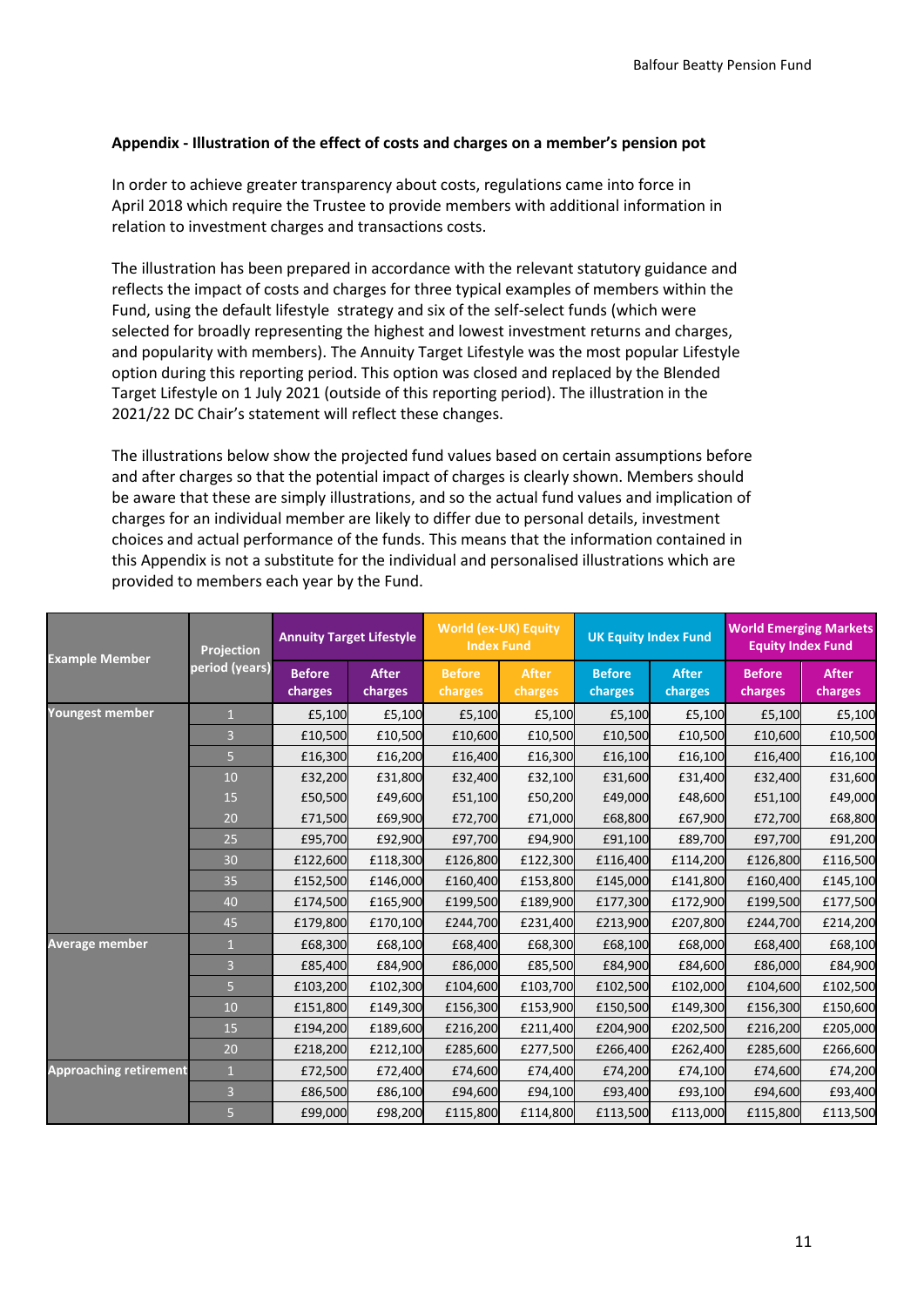#### Balfour Beatty Pension Fund

| <b>Example Member</b>         | Projection     | <b>Diversified Fund</b> |          | <b>Index Fund</b> | <b>Over 5 Year Index Linked Gilts</b> | <b>Cash Fund</b>                                          |                      |
|-------------------------------|----------------|-------------------------|----------|-------------------|---------------------------------------|-----------------------------------------------------------|----------------------|
|                               | period (years) | <b>Before charges</b>   |          |                   |                                       | After charges Before charges After charges Before charges | <b>After charges</b> |
| <b>Youngest member</b>        |                | £5,100                  | £5,100   | £4,900            | £4,900                                | £5,000                                                    | £5,000               |
|                               | 3              | £10,500                 | £10,400  | £9,400            | £9,400                                | £9,800                                                    | £9,800               |
|                               | 5              | £16,100                 | £16,000  | £13,700           | £13,700                               | £14,600                                                   | £14,500              |
|                               | 10             | £31,600                 | £31,100  | £23,400           | £23,200                               | £26,000                                                   | £25,800              |
|                               | 15             | £49,000                 | £48,000  | £31,700           | £31,200                               | £37,000                                                   | £36,400              |
|                               | 20             | £68,800                 | £67,000  | £38,800           | £38,100                               | £47,300                                                   | £46,400              |
|                               | 25             | £91,100                 | £88,100  | £44,900           | £43,900                               | £57,200                                                   | £55,800              |
|                               | 30             | £116,400                | £111,700 | £50,200           | £48,900                               | £66,600                                                   | £64,700              |
|                               | 35             | £145,000                | £138,200 | £54,700           | £53,100                               | £75,500                                                   | £73,100              |
|                               | 40             | £177,300                | £167,700 | £58,500           | £56,700                               | £84,000                                                   | £81,000              |
|                               | 45             | £213,900                | £200,800 | £61,900           | £59,800                               | £92,100                                                   | £88,400              |
| <b>Average member</b>         | $\mathbf{1}$   | £68,100                 | £67,900  | £64,600           | £64,500                               | £65,900                                                   | £65,700              |
|                               | 3              | £84,900                 | £84,300  | £73,400           | £73,000                               | £77,400                                                   | £77,000              |
|                               | 5              | £102,500                | £101,500 | £81,700           | £81,000                               | £88,800                                                   | £88,000              |
|                               | 10             | £150,500                | £147,900 | £100,300          | £98,900                               | £116,100                                                  | £114,500             |
|                               | 15             | £204,900                | £199,700 | £116,300          | £114,100                              | £142,100                                                  | £139,300             |
|                               | 20             | £266,400                | £257,700 | £130,000          | £127,100                              | £166,800                                                  | £162,800             |
| <b>Approaching retirement</b> | $\mathbf{1}$   | £74,200                 | £74,100  | £70,400           | £70,300                               | £71,800                                                   | £71,700              |
|                               | 3              | £93,400                 | £92,800  | £80,800           | £80,400                               | £85,200                                                   | £84,800              |
|                               | 5              | £113,500                | £112,400 | £90,600           | £89,900                               | £98,400                                                   | £97,600              |

#### **Assumptions and notes**

- 1. Projected pension account values are shown in today's terms.
- 2. Contributions and costs/charges that are shown as a monetary amount and reductions are made halfway through the year.
- 3. Investment returns and costs/charges as a percentage reduction per annum are assumed to be deducted at the end of the year.
- 4. Charges and costs are deducted before applying investment returns.
- 5. Switching costs are not considered in the lifestyle strategy.
- 6. Inflation is assumed to be 2.5% each year.
- 7. Contributions are assumed to be paid from age 20 for the youngest example, 45 for the average member, and 60 for members approaching retirement. Contributions increase in line with assumed earnings inflation of 0% per year (in real terms).
- 8. Values shown are estimates and are not guaranteed.
- 9. The real projected growth rates for each fund are as follow:
	- Lifestyle strategy (default) from -1.563% to 2.850% (adjusted depending on term to retirement)
	- World (ex-UK) Equity Index Fund 3.000%
	- UK Equity Index Fund 2.500%
	- World Emerging Markets Equity Index Fund 3.000%
	- Diversified Fund 2.500%
	- Over 5 Year Index Linked Gilts Index Fund -3.000%
	- Cash Fund -1.000%
- 10. Transactions costs and other charges have been provided by LGIM and cover the period 01 April 2018 to 31 March 2021. Transaction costs have been averaged by WTW using a time-based approach. The transaction costs for Blended funds were estimated by WTW based on the transaction costs for the underlying funds.
- 11. Pension scheme's normal retirement age is 65.
- 12. Example members
	- Youngest: age 20, total initial contribution: £2,500, starting fund value: £2,500.
	- Average: age 45, total initial contribution: £6,500, starting fund value: £60,000.
	- Approaching retirement: age 60, total initial contribution: £7,500, starting fund value: £65,000.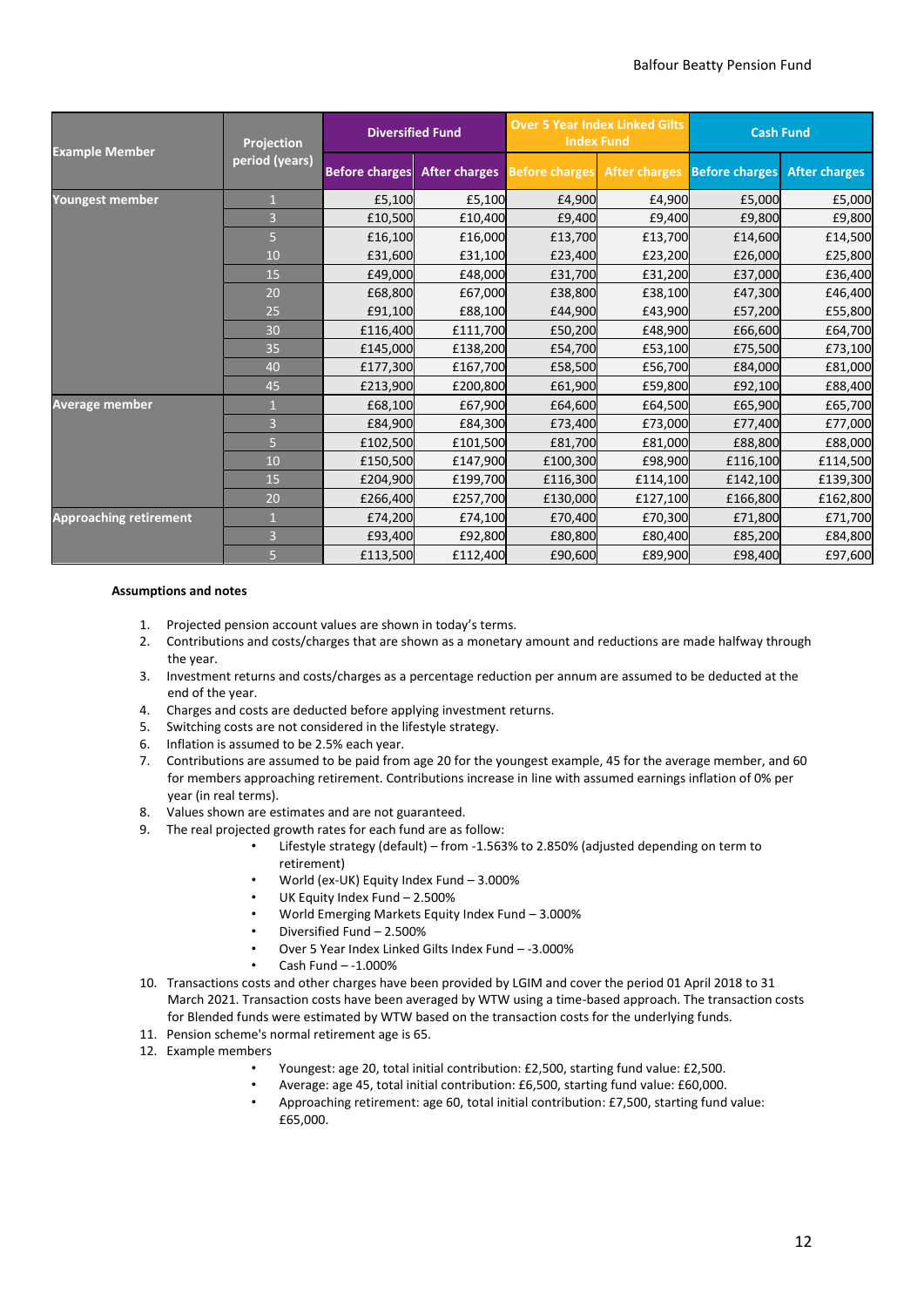## **Appendix – Statement of Investment Principles**

## **Balfour Beatty Pension Fund Statement of Investment Principles July 2020**

## **Introduction**

This document is the Statement of Investment Principles ('SIP') made by the Trustee of the Balfour Beatty Pension Fund (the 'Fund') in accordance with the requirements of Section 35 of the Pensions Act 1995 (as amended by the Pensions Act 2004) and regulations made under it (the Occupational Pension Schemes (Investment) Regulations 2005).

The Trustee will review this SIP at least every three years and without delay after any significant change in investment policy.

Before finalising this SIP, the Trustee has:

- obtained and considered written advice from the Fund's Investment Consultant (Willis Towers Watson); and
- consulted Balfour Beatty plc (the 'Employer') who has been nominated for this purpose by all of the Fund employers.

The ultimate power and responsibility for deciding investment policy, however, lies solely with the **Trustee.** 

## **Governance**

The development and implementation of appropriate investment strategies for the Fund's assets is a key responsibility of the Trustee of the Fund.

The board of the Trustee (the "Trust Board") has established an Investment Committee (the "IC") in accordance with the Trustee's articles of association. The IC will, within certain parameters, make the Trustee's decisions. The role of the IC is set out in a Terms of Reference agreed by the Trust Board.

As the IC is a committee of the Trustee established in accordance with its articles of association, the decisions of the IC stand as the decisions of the Trustee. The Trust Board remains ultimately responsible for the investment of the Fund's assets.

The Trustee has appointed the Investment Consultant to provide Investment Advisory and Fiduciary Management services. The Fiduciary Management services involve the Investment Consultant being delegated authority to implement aspects of the Fund's investment strategy within guidelines set out in a Fiduciary Management Agreement (the "FMA). The Investment Consultant considers the FMA, the guidelines and the Trustee's policies set out within this statement when carrying out its role and responsibilities, which ensures appropriate incentivisation and alignment of decision-making with the Trustee's overall objectives, strategy and policies.

The Trustee has also established an Investment Operations Committee (the "IOC") to support the IC in overseeing the activities that have been delegated to the Investment Consultant. The role of the IOC is set out in a separate Terms of Reference, which has been developed and will be maintained by the IC.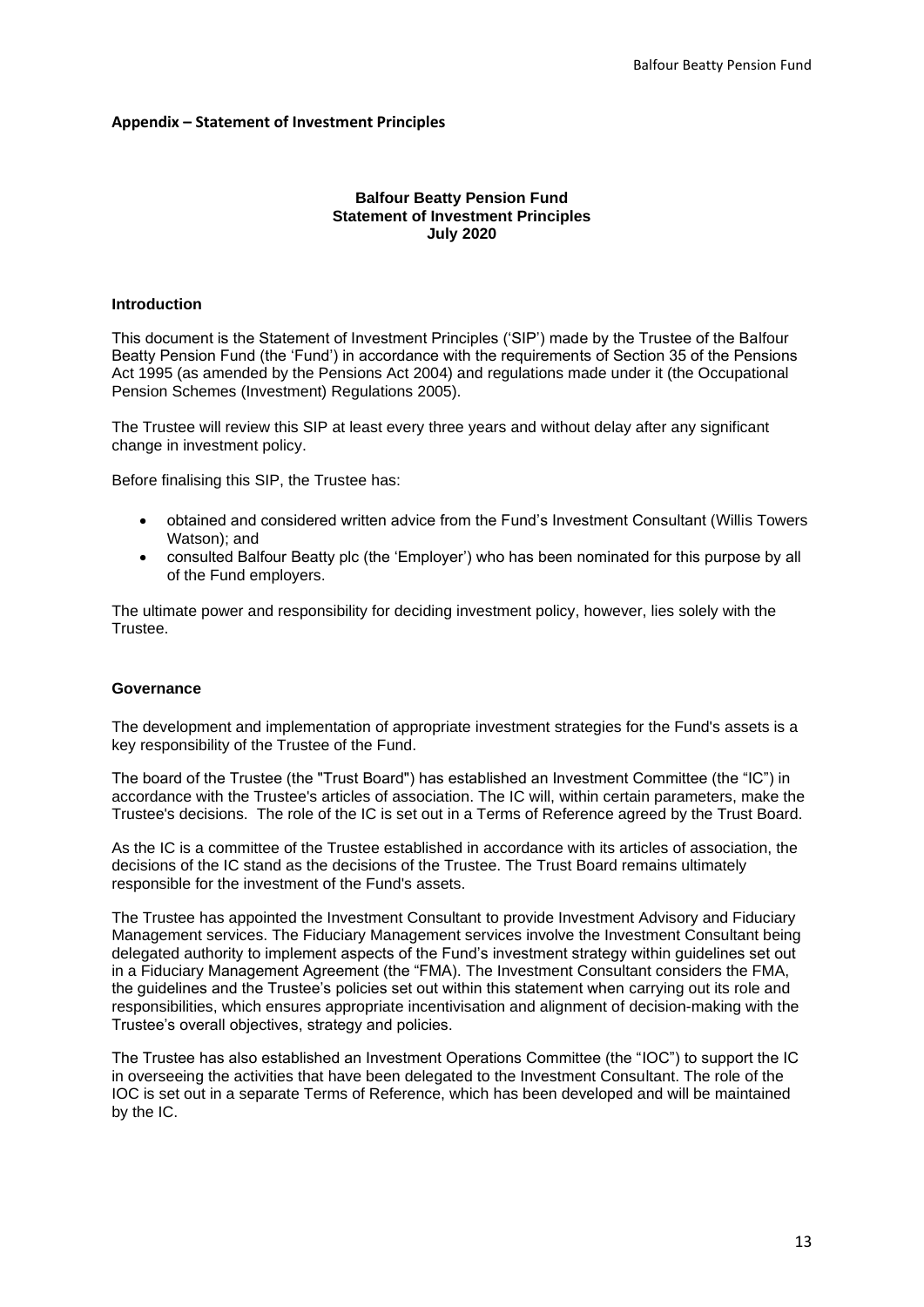# **Defined Benefit Section of the Fund**

## **Trustee mission and objectives**

The Trustee's ultimate mission is to ensure that there are sufficient assets available to pay members' and dependants' benefits as and when they fall due. Over the longer term, the Trustee seeks to achieve this mission by accumulating sufficient assets that its reliance on the employers in fulfilling the Trustee's obligations is substantially reduced. At this point, the Trustee would be able to adopt a low risk investment strategy in which a large proportion of investment and longevity risks are removed.

The Trustee has established a Journey Plan towards achieving its mission which encapsulates its high level investment objectives as follows:

- to be fully funded on a gilts +0.5% basis with an additional margin (of 6.5%) to cover retained investment and longevity risks
- to achieve this position by 31 March 2027
- to target a return of gilts +2.0% pa with effect from 30 June 2020, with an expectation that the risk and return will gradually reduce over the period of the Journey Plan

The Trustee's assessment of the strength of the employers' covenant was considered in agreeing these objectives.

## **Investment strategy**

The Trustee acting through the IC (or the Investment Consultant where and to the extent that appropriate authority has been delegated) will determine an appropriate investment strategy for the Fund consistent with achieving the investment objectives.

The kinds of investments to be held and the balance between different types of investments will be determined from time to time by the Trustee acting through the IC (or the Investment Consultant where and to the extent that appropriate authority has been delegated) with regard to maximising the chance of achieving the Fund's investment objective. This will take into account expectations of returns, risk and correlations between the asset classes in which the Fund invests.

The Trustee acting through the IC (or the Investment Consultant where and to the extent that appropriate authority has been delegated) will determine what proportion of risks, including interest rate, inflation and longevity risk should be hedged. This will be specified in the form of a target hedge ratio of each risk.

The Trustee acting through the IC will monitor the liability profile of the Fund and will review, at least every three years but more frequently if deemed necessary, in conjunction with the Investment Consultant and the Scheme Actuary, the appropriateness of the Fund's investment strategy. Further details of the Fund's investment strategy from time to time are set out in the Trustee's Investment Strategy Summary document.

The Fund will hold assets in cash and other money market instruments from time to time as may be deemed appropriate. The Trustee's policy is that there will be sufficient investments in liquid or readily realisable assets to meet cashflow requirements in foreseeable circumstances so that the realisation of assets will not disrupt the Fund's overall investments, where practicable. The Balfour Beatty Pensions Team will be responsible for the management of the Fund's benefit and other payment obligations.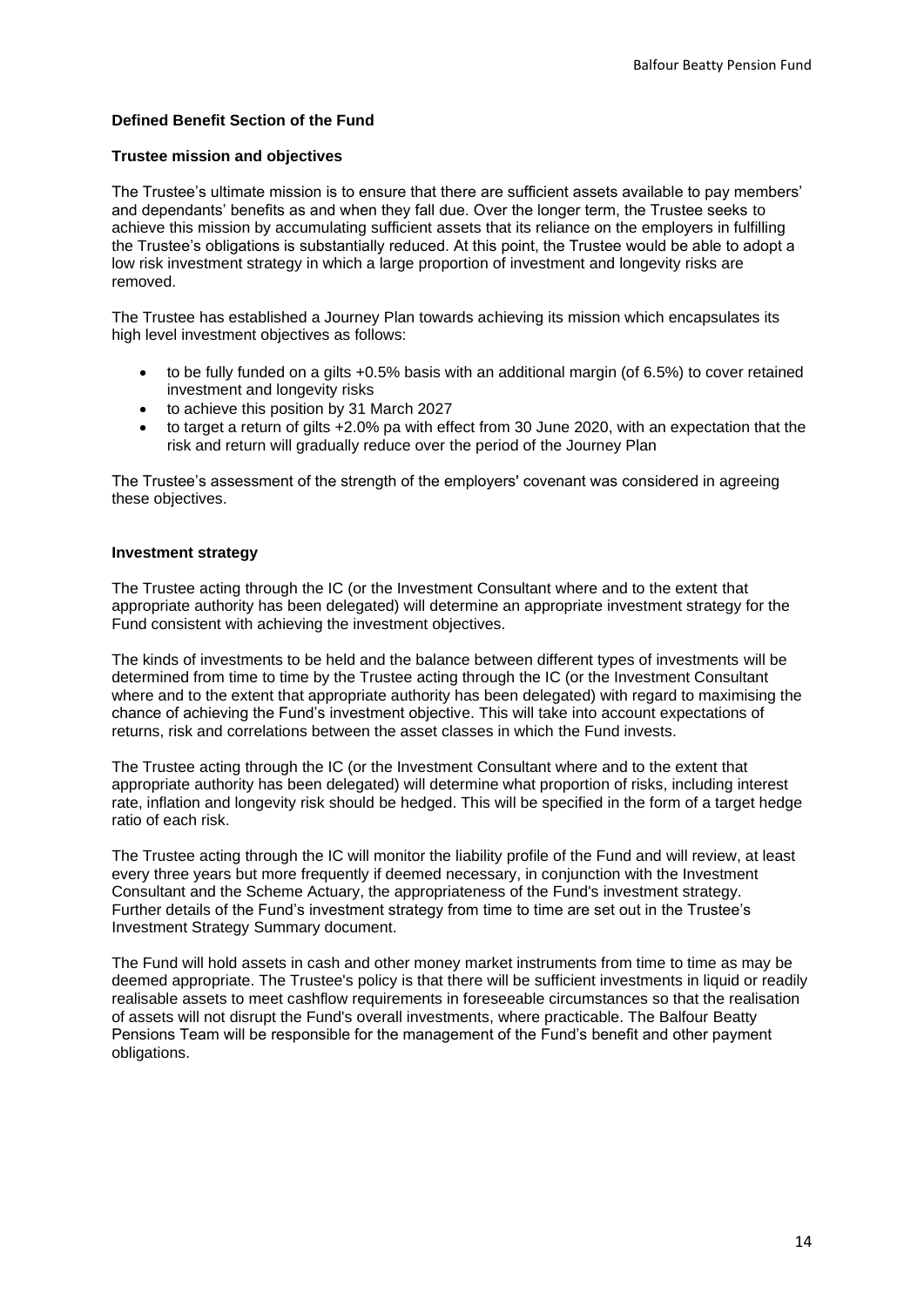#### **Investment managers**

The Trustee has delegated investment manager selection, de-selection and the ongoing management of relationships with asset managers to the Investment Consultant within Investment Guidelines set by the Trustee. The Trustee considers the Investment Consultant's performance in carrying out these responsibilities as part of its ongoing oversight of the Investment Consultant. The Trustee expects the Investment Consultant to ensure that, the portfolio, in aggregate, is consistent with the policies set out in this statement, in particular those required under regulation 2(3)(b) of the Occupational Pension Schemes (Investment) Regulations (2005). Where relevant to the mandate, the Trustee expects the Investment Consultant to:

- ensure that the investment objectives and guidelines of any pooled vehicle are consistent with the Trustee's policies;
- use its discretion, where appropriate, to set explicit guidelines within the Investment Management Agreement for segregated investments to ensure consistency with the Trustee's policies.

In accordance with the Financial Services and Markets Act 2000, the Trustee (through the IC) will set general investment policy, but will delegate the responsibility for the selection of specific investments to appointed investment managers. The investment managers shall provide the skill and expertise necessary to manage the investments of the Fund competently.

The Trustee and Investment Consultant are not involved in the investment managers' day-to-day method of operation and do not directly seek to influence attainment of their performance targets. The Investment Consultant will maintain processes to ensure that performance and risk are assessed on a regular basis against measurable objectives for each investment manager, consistent with the achievement of the Fund's long term objectives

The Trustee expects the Investment Consultant to appoint investment managers with an expectation of a long-term partnership, which encourages active ownership of the Fund's assets. When assessing a manager's performance, the Trustee expects the Investment Consultant to focus on longer-term outcomes, commensurate with the Trustee's position as a long term investor. Consistent with this view, the Trustee does not expect that the Investment Consultant would terminate a manager's appointment based purely on short term performance but recognises that a manager may be terminated within a short timeframe due to other factors such as a significant change in business structure or the investment team. The Trustee adopts the same long term focus as part of its ongoing oversight of the Investment Consultant.

For most of the Fund's investments, the Trustee expects the Investment Consultant to appoint managers that have a medium to long time horizon, consistent with the Fund. In particular areas such as equity and credit, the Trustee expects the Investment Consultant to work with managers who will use their engagement activity to drive improved performance over medium to long term periods within the wider context of long-term sustainable investment. The Trustee notes that the Investment Consultant may invest in certain strategies where such engagement is not deemed appropriate or possible, due to the nature of the strategy and/or the investment time horizon underlying decision making. The Trustee expects that the appropriateness of the Fund's allocation to such mandates is determined in the context of the Fund's overall objectives.

The Trustee expects the Investment Consultant to consider the fee structures of asset managers and the alignment of interests created by these fee structures as part of its investment decision making process, both at the appointment of an asset manager and on an ongoing basis. Asset managers are generally paid an ad valorem fee, in line with normal market practice, for a given scope of services which includes consideration of long-term factors and engagement. The Trustee expects the Investment Consultant to review and report on the costs incurred in managing the Fund's assets regularly, which includes the costs associated with portfolio turnover. In assessing the appropriateness of the portfolio turnover costs at an individual manager level, the Trustee expects the Investment Consultant to have regard to the actual portfolio turnover and how this compares with the expected turnover range for that mandate.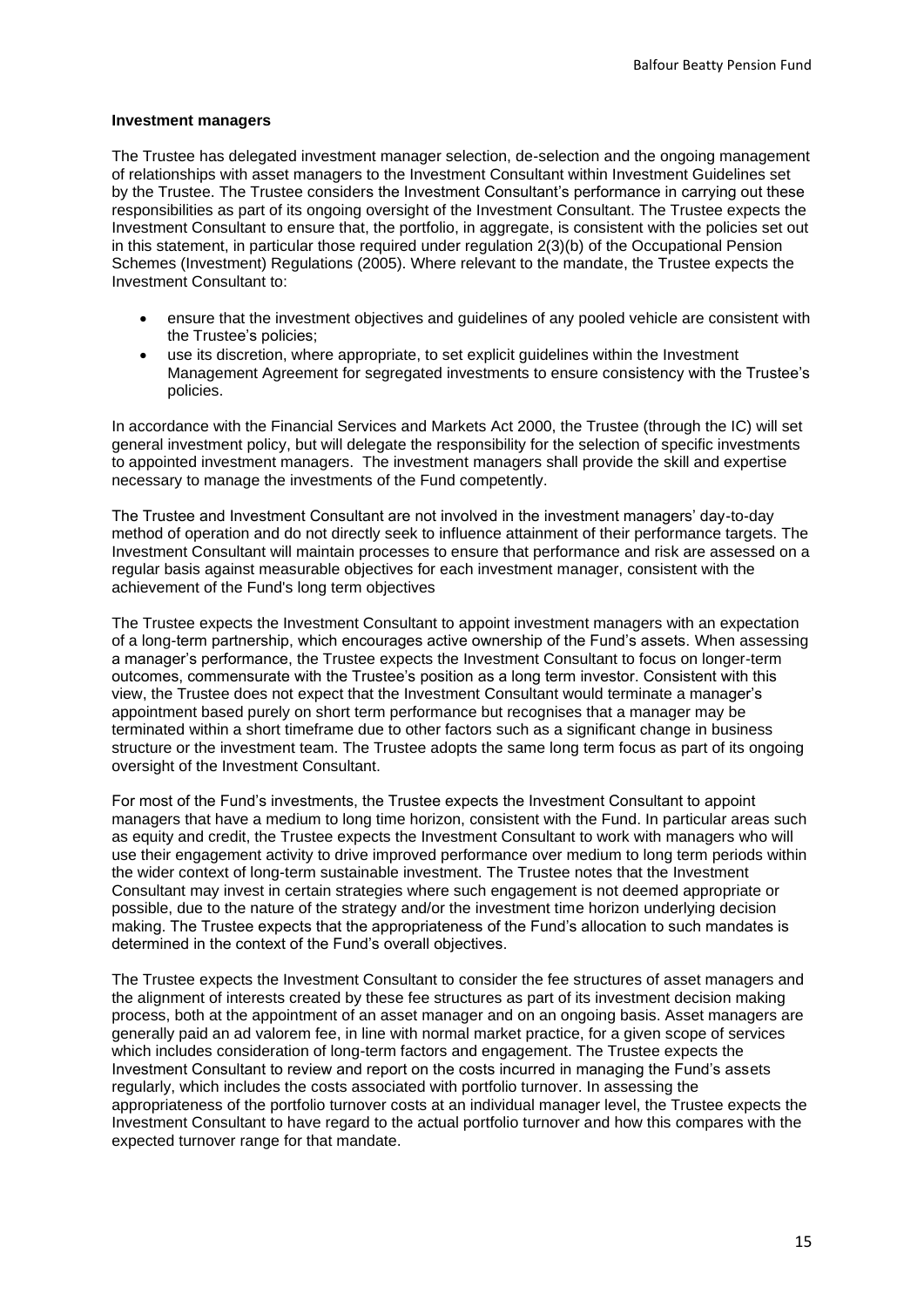## **Financially material considerations**

The Trustee recognises that factors including, but not limited to, environmental, social and governance (ESG) factors, including climate change, can have a material financial impact on the Fund given its long time horizon, and that taking account of such 'financially material considerations' as part of investment decision-making is expected to have a positive financial benefit to the Fund over the longer term.

Responsibility for taking into account financially material considerations is primarily delegated to the Investment Consultant and the investment managers. Where appropriate, they have produced, or will be requested to produce, statements setting out their policy in this regard.

The Trustee's expectation is that the Investment Consultant will allow for such considerations directly in determining the type of assets to hold and the balance between these assets as part of the Fiduciary Management services it provides. It will also assess how investment managers take financially material considerations into account in the selection, retention and realisation of investments, and this assessment will form part of the criteria for appointing, retaining or terminating the investment managers.

The Trustee delegates the exercise of voting rights to the investment managers on the basis that voting power will be exercised by them with the objective of preserving and enhancing long-term shareholder value. Where appropriate, the managers have produced, or will be requested to produce, written guidelines of their process and practice in this regard. The managers are encouraged to vote in line with their guidelines in respect of all resolutions at annual and extraordinary general meetings of companies.

The Trustee delegates responsibility for engagement in respect of investments held by the Fund to the investment managers (which could include a specialist engagement manager if deemed appropriate). The Trustee's expectation is that engagement will take place, either directly or as part of a collective multi-investor initiative as appropriate, with the aim of protecting or enhancing the value of the Fund's investments. The Investment Consultant has appointed Hermes EOS to support its efforts in public policy engagement and to carry out company-level engagement alongside the appointed investment managers.

The Trustee expects the Investment Consultant to engage with underlying managers where appropriate regarding their approach to stewardship with respect to relevant matters including capital structure of investee companies, actual and potential conflicts, other stakeholders and ESG impact of underlying holdings. In addition, the Trustee expects the Investment Consultant to review the managers' approach to sustainable investment (including engagement) on a regular basis and engage with the manager to encourage further alignment as appropriate.

The Investment Consultant encourages and expects the Fund's investment managers to sign up to local or other applicable Stewardship Codes, in-keeping with good practice, subject to the extent of materiality for certain asset classes. The Investment Consultant itself is a signatory to the Principles for Responsible Investment (PRI) and the UK Stewardship Code and is actively involved in external collaborations and initiatives.

Monitoring how the investment managers' fulfil their responsibilities with regards voting and engagement forms part of the Investment Consultant's role.

## **Non-financial matters**

The Trustee recognises that members and beneficiaries may have ethical views or views on matters such as the social and environmental impact of the Fund's investments. In conjunction with there being practical challenges of capturing and maintaining a consensus view on multiple issues across a large and varied membership population, it is the Trustee's view that financial factors should take precedence in seeking to maximise the security of member benefits. As such, it is the Trustee's policy not to take into account the views of members or beneficiaries when taking investment decisions related to the Defined Benefit section of the Fund.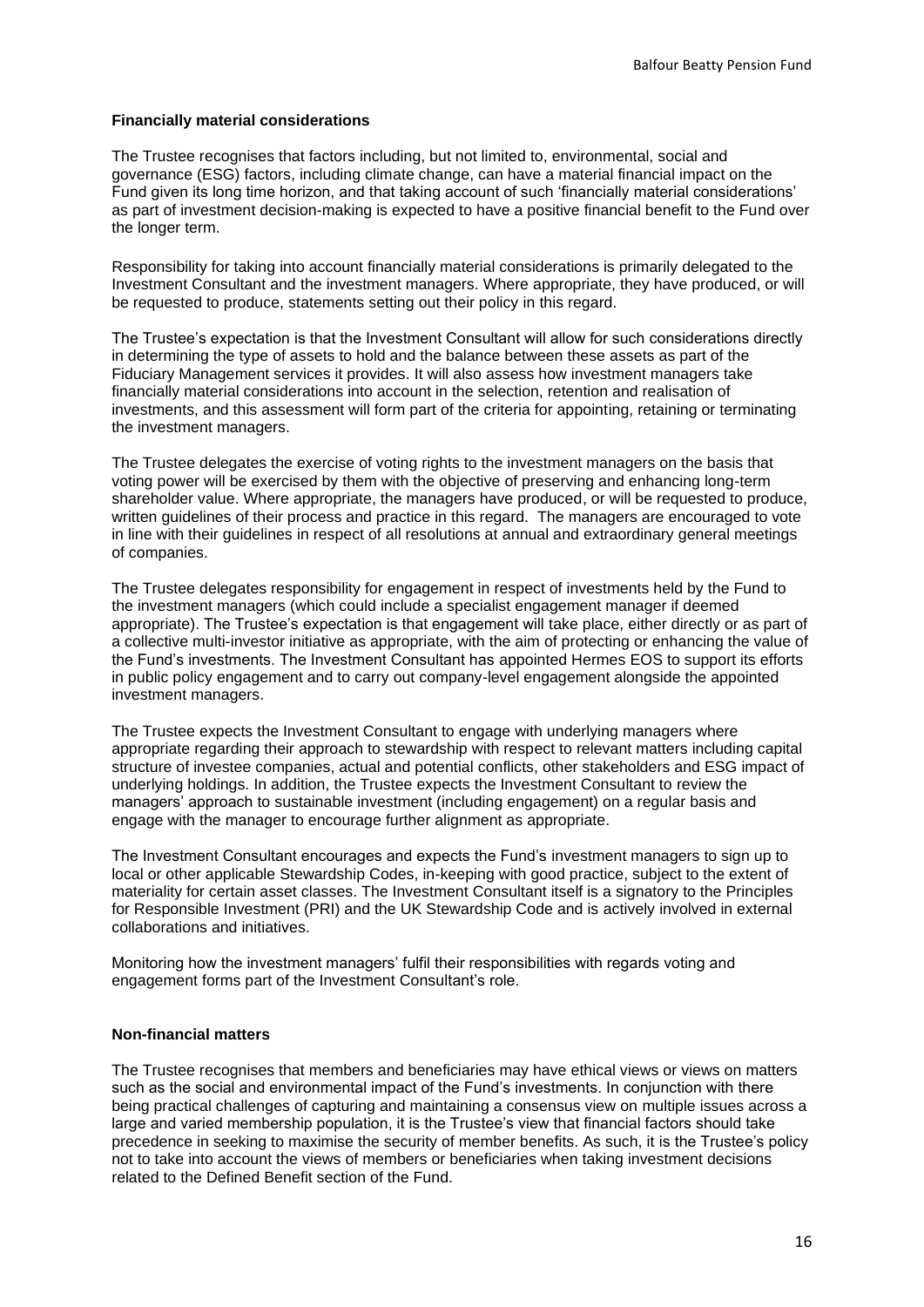# **Risk management**

The Trustee recognises that there are a number of risks involved in investing the assets of the Fund. Assessing and monitoring these risks is undertaken by the IC or the Investment Consultant as appropriate (except sponsor risk which is undertaken by the Trustee). The key risks, and the approach used to manage these risks, is set out below.

| <b>Risk</b>                         | <b>Definition</b>                                                                                                                                                                                                      | How is the risk managed?                                                                                                                                                                                                                                                                                                                                                                                                               |
|-------------------------------------|------------------------------------------------------------------------------------------------------------------------------------------------------------------------------------------------------------------------|----------------------------------------------------------------------------------------------------------------------------------------------------------------------------------------------------------------------------------------------------------------------------------------------------------------------------------------------------------------------------------------------------------------------------------------|
| <b>Total investment</b><br>risk     | The risk that the Fund's assets<br>underperform the liabilities causing a<br>deficit to emerge/increase. The risk can<br>be measured using metrics such as<br>Value at Risk (VaR) and Funding Level<br>at Risk (FLaR). | By assessing the risk using asset liability<br>modelling techniques and maintaining the VaR<br>and FLaR within the portfolio at a level that is<br>considered acceptable.<br>By understanding the investment risks to which<br>the assets are exposed, mitigating risks which<br>are expected to be poorly rewarded through<br>hedging and holding a diversified exposure to<br>those risks which are expected to be well<br>rewarded. |
| Sponsor risk                        | The risk that the sponsor is unable to<br>fulfil its responsibilities to the Fund, at a<br>time where there are insufficient assets<br>to fully secure the Fund's liabilities.                                         | By regularly monitoring the sponsor covenant<br>and setting a Journey Plan targeting a level of<br>funding at which sponsor risk is materially<br>reduced. A proportion of the agreed<br>contributions are also supported by assets<br>within a Scottish Limited Partnership structure.                                                                                                                                                |
| Interest rate and<br>inflation risk | The risk that changes in interest rates<br>or inflation expectations causes an<br>increase in the deficit due to the assets<br>and liabilities having different<br>exposures to these variables.                       | By quantifying the exposure to these variables<br>within the liabilities, agreeing how much of this<br>exposure should be hedged and by structuring<br>a portfolio of assets to provide this hedge.                                                                                                                                                                                                                                    |
| Longevity risk                      | The risk that members live longer than<br>expected causing an increase in the<br>Fund's liabilities.                                                                                                                   | By allowing for changes in future mortality<br>within the actuarial valuation basis. The risk<br>may also be mitigated using insurance<br>products or longevity hedging instruments if<br>deemed appropriate.                                                                                                                                                                                                                          |
| Currency risk                       | The risk that changes in the exchange<br>rate between Sterling and a foreign<br>currency will negatively impact the<br>value of the Fund's assets.                                                                     | By setting a limit on the aggregate exposure to<br>non-Sterling currencies within the Fund's<br>assets and, where necessary, using currency<br>hedging to reduce the exposure to this risk.                                                                                                                                                                                                                                            |
| Liquidity risk                      | The risk that the Fund is unable to meet<br>shorter term cashflows as a result of<br>being unable to redeem assets within a<br>suitable timeframe.                                                                     | By projecting the likely shorter term cashflow<br>requirements, by holding a cash allocation to<br>cover these payments and by controlling the<br>proportion of the Fund that is invested in<br>assets with different degrees of liquidity.                                                                                                                                                                                            |
| Manager risk                        | The risk that poor performance from a<br>manager, relative to a market index or<br>other benchmark, results in a negative<br>impact on the Fund.                                                                       | By understanding the investment approach<br>used by the manager and the likely risk and<br>return profile of the manager's portfolio and by<br>diversifying the Fund's assets across multiple<br>managers.                                                                                                                                                                                                                             |
| Counterparty risk                   | The risk that a counterparty to which<br>the Fund has exposure defaults<br>resulting in a loss to the Fund.                                                                                                            | By setting limits on the minimum credit quality<br>of Fund counterparties, by ensuring exposure<br>is diversified across a range of counterparties<br>and, where possible, by requiring<br>counterparties to post collateral to cover the<br>Fund's exposure in the event of default.                                                                                                                                                  |
| Inappropriate<br>investments        | The risk that the Fund invests in an<br>asset which is unsuitable for its<br>circumstances from a legal or<br>investment perspective.                                                                                  | By ensuring that all Fund investments are<br>considered satisfactory in the context of<br>Section 36 of the Pensions Act and that<br>appropriate legal advice is received before an<br>investment is made.                                                                                                                                                                                                                             |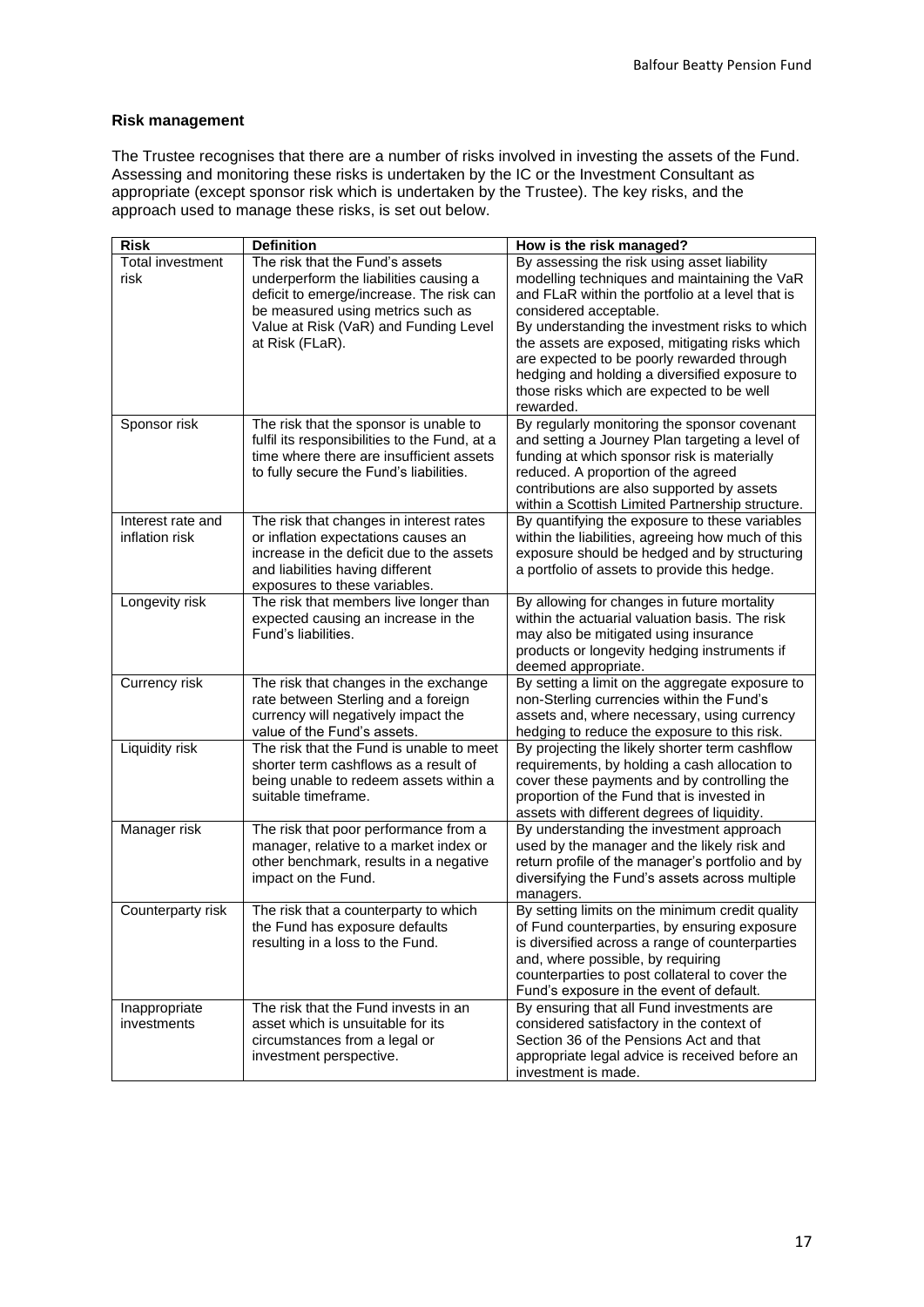# **Monitoring**

The Trustee acting through the IC will monitor the progress of the Fund's assets versus the objectives, and monitor the Investment Consultant. In performing this monitoring role the IC will be supported by the IOC. Further detail on the monitoring responsibilities are set out within the relevant Terms of Reference documents.

# **Defined Contribution Section of the Fund**

## **Investment objectives and strategy**

With regards to the Fund's DC investments, one of the Trustee's primary objectives is to make available appropriate investment options through which members can invest.

In determining which investment options to make available, the Trustee has considered the investment risk associated with defined contribution pension investment. This risk can be defined as the uncertainty in the ultimate amount of savings available on retirement, which will be taken out as cash or through income drawdown or used to purchase an annuity that will provide retirement benefits. There are a number of factors which contribute to this uncertainty. Some of these factors (such as the amount of contributions paid and the length of time these contributions are invested) cannot be managed by the investment options made available to members.

The DC accounts are held in funds which can be sold to provide benefits on retirement, or earlier on transfer to another pension arrangement. The investments are in pooled funds, ensuring members' investments can achieve sufficient diversification and that investments may be readily realisable.

The Trustee recognises that members have differing investment needs and that these may change during the course of members' working lives. The Trustee also recognises that members have different attitudes to risk. The Trustee believes that members should make their own investment decisions based on their individual circumstances. The Trustee's policy is for the investment funds offered to cover a sufficiently broad range of asset classes to allow individual members to invest in a manner which is consistent with their own risk preferences and other circumstances.

The Trustee also recognises that some members may not feel confident enough to take many investment decisions. The Trustee therefore offers two overall approaches for members to invest their DC account:

- 1. Self-select this approach has been made available for those members who would like to manage the investment of their DC account.
- 2. Lifestyle this approach has been made available for those members who wish to have a less active role in managing their investments. Under this approach, members' investments are automatically switched from higher risk funds into lower risk funds as they move towards their planned retirement age.

The Trustee offers four lifestyle options which aim to achieve capital growth in the early stages by investing in equities before gradually and automatically introducing greater diversification and moving towards a retirement portfolio which matches each lifestyle option's target retirement objective, as the member approaches their planned retirement age.

## **Annuity Target Lifestyle**

Younger members' accounts are invested in equities before switching into the Diversified Fund from 20 years prior to retirement. From ten years before planned retirement date, assets begin switching into bonds and cash assets towards a final at-retirement asset allocation of 25% Cash Fund and 75% Inflation-linked Annuity Protection Fund.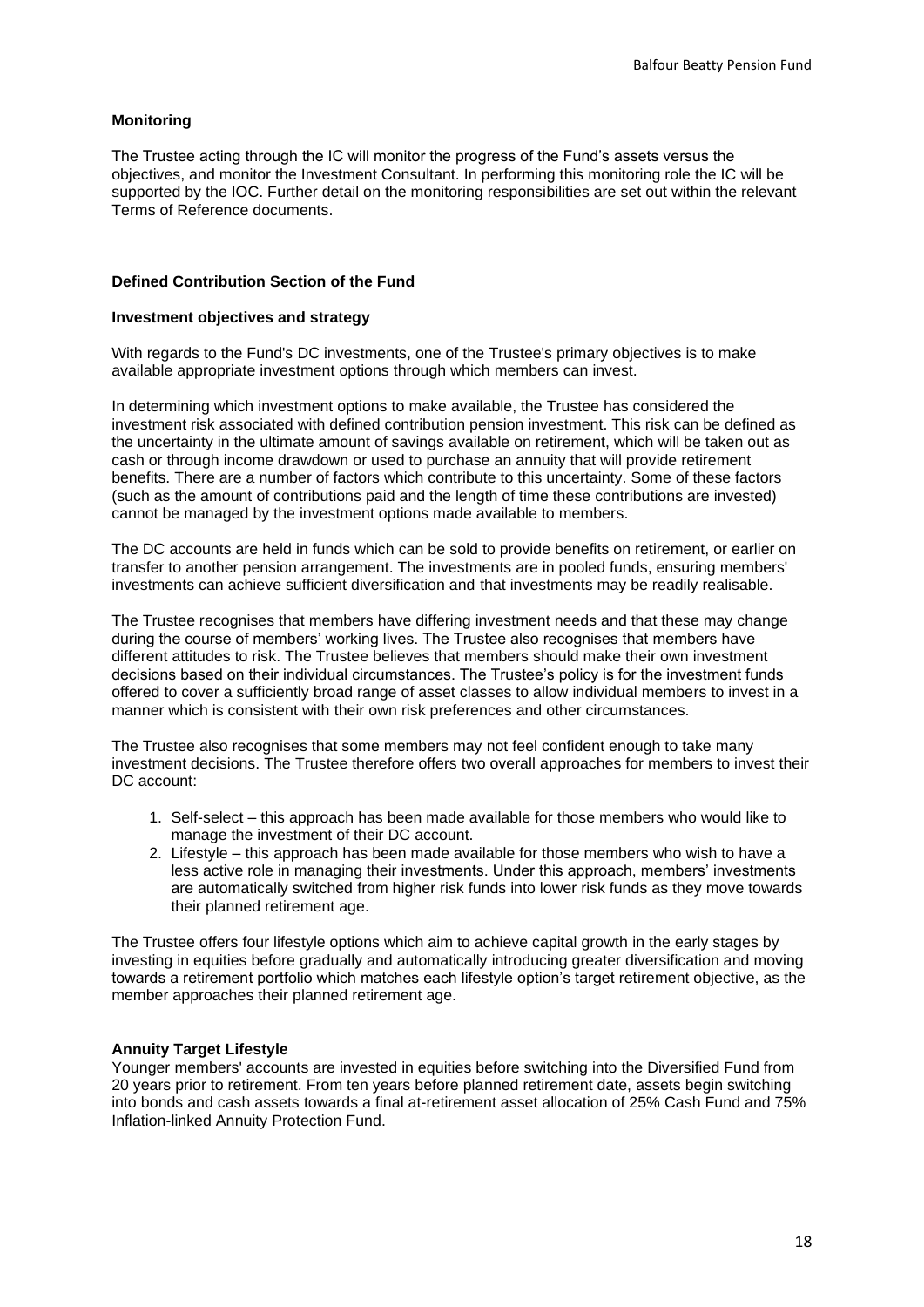## **Blended Target Lifestyle**

Younger members' accounts are invested in the All World Equity Index Fund before switching into the Diversified Fund from 25 years prior to retirement. From seven years before planned retirement date, some assets begin switching into cash assets towards a final at-retirement asset allocation of 55% Diversified Fund and 45% Cash Fund.

# **Cash Target Lifestyle**

Younger members' accounts are invested in the All World Equity Index Fund before switching into the Diversified Fund from 25 years prior to retirement. From seven years before planned retirement date, some assets begin switching into cash assets towards a final at-retirement asset allocation of 20% Diversified Fund and 80% Cash Fund.

## **Drawdown Target Lifestyle**

Younger members' accounts are invested in the All World Equity Index Fund before switching into the Diversified Fund from 25 years prior to retirement. From seven years before planned retirement date, some assets begin switching into cash assets towards a final at-retirement asset allocation of 75% Diversified Fund and 25% Cash Fund.

The Trustee believes that the aim, design and operation of the lifestyle approach ensure that the assets are invested in the best interests of those members who wish to have a less active role in managing their investments by automatically changing the mix of investments as they approach their planned retirement date in a way which helps manage the risks mentioned below. The Trustee's intention is that all members, including those investing through the lifestyle approach, should understand the investment choices they make so that their chosen investment options are appropriate to their own circumstances.

A list of the investment funds that are currently provided alongside the lifestyle strategy, along with the objective of each fund, is listed in Appendix 1 – DC Fund Range. The suitability of the investment options provided is regularly reviewed by the Trustee and from time to time will be changed as appropriate.

## **Financially material considerations**

The Trustee takes account of all financially material risks and opportunities in consultation with its advisers in the context of setting and implementing its investment strategy. All risks and opportunities are considered for materiality and potential financial impact to member outcomes over the longer term.

The Trustee's policy is that day-to-day decisions relating to the investment of the Fund's DC assets is left to the discretion of its appointed investment managers. This includes consideration of all financially materially factors, including (but not limited to) those arising from Environmental, Social and Governance (ESG) related issues where relevant, including climate change. The Trustee explores these issues with its investment managers to understand how they exercise these duties in practice and receives reports on how these issues are addressed.

When considering the appointment of new investment managers, and reviewing existing investment managers, the Trustee, together with its Investment Consultant, looks to take account of the approach taken by investment managers with respect to sustainable investing including voting policies, stewardship and engagement where relevant.

The Trustee policy is to delegate responsibility for the exercising of ownership rights (including voting rights) attaching to investments to the investment managers. The Trustee recognises the UK Stewardship Code as best practice and encourages their investment managers to comply with the UK Stewardship Code or explain where they do not adhere to this policy and understand their differing approach.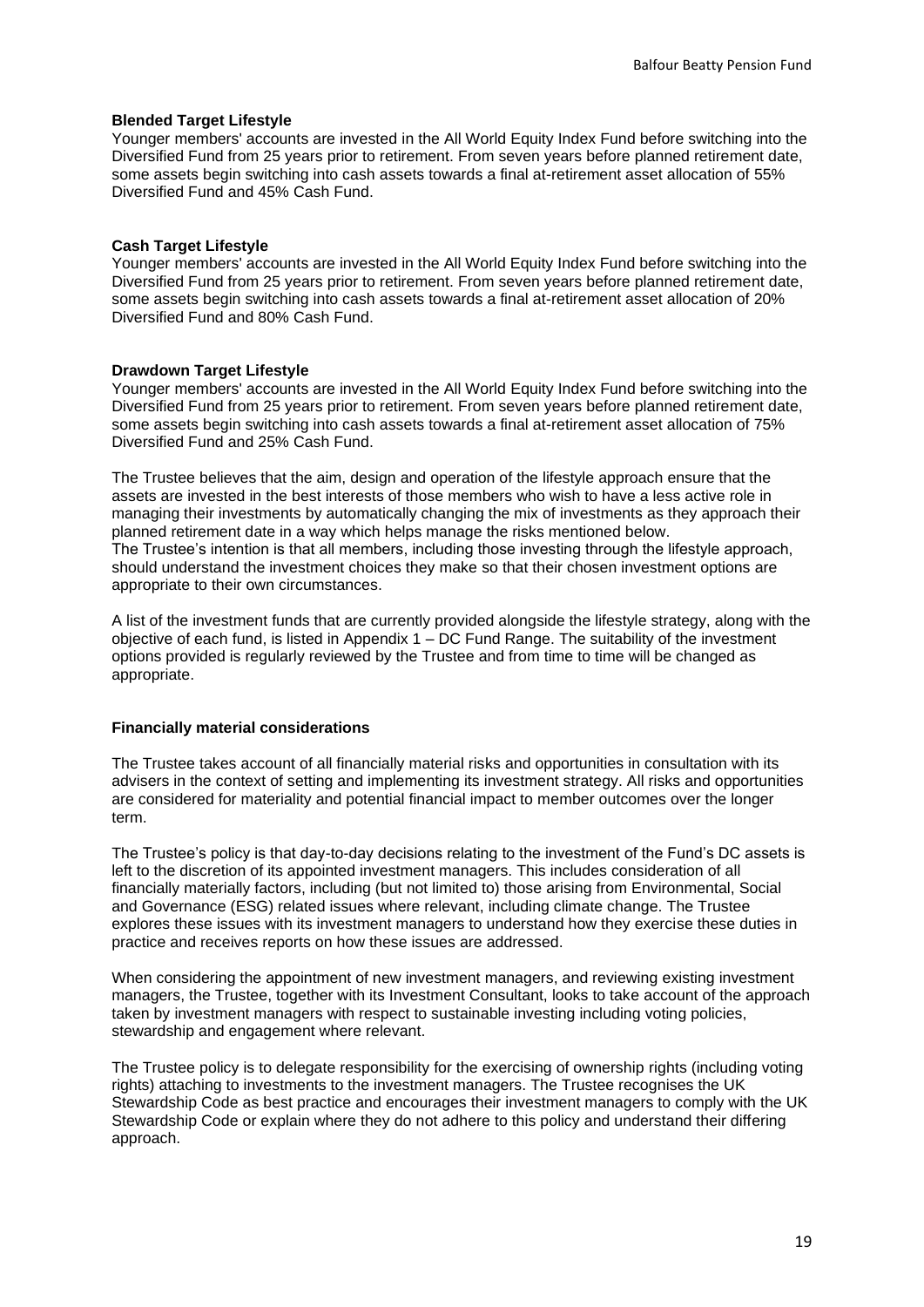## **Non-financial matters**

In line with the policy on non-financial matters adopted for the Defined Benefit section of the Fund, the Trustee does not take into account the views of members or beneficiaries on non-financial matters when setting investment strategy for the Defined Contribution section of the Fund.

## **Arrangement with investment manager**

The Fund uses Legal & General to implement its investment policies. The Trustee ensures that, in aggregate, the investment options are consistent with the policies set out in this SIP, in particular those required under regulation 2(3)(b) of the Occupational Pension Schemes (Investment) Regulations (2005). The Trustee will also ensure that the investment objectives and guidelines of any particular pooled vehicle are consistent with its policies, where relevant to the mandate in question. These considerations will also apply in the appointment process of any new investment managers and arrangements.

To maintain alignment, the investment manager is provided with the most recent version of this SIP on a periodic basis to ensure the manager is aware of the Trustee's expectations regarding how the Fund's assets are being managed.

Should the Trustee's monitoring process reveal that a fund is not aligned with the Trustee's policies, the Trustee will engage with the investment manager to ascertain the reasons for this and whether closer alignment can be achieved. This monitoring process includes, but is not limited to, specific consideration of the sustainable investment/ESG characteristics of the fund and the investment manager's engagement activities. If, following engagement, it is the view of the Trustee that the degree of alignment remains unsatisfactory, the Trustee may consider alternative options available in order to consider terminating and replacing the investment manager.

For most of the Fund's investment funds, the Trustee expects the investment manager to invest with a medium to long time horizon, and to use their engagement activity to drive improved performance over these periods. The Trustee may select certain investment funds where such engagement is not deemed appropriate, due to the nature of the strategy and/or the investment time horizon underlying decision making.

The Trustee appoints the investment manager with an expectation of a long-term partnership, which encourages active ownership of the Fund's assets. When assessing the investment manager's performance, the focus is on longer-term outcomes, and the Trustee would not expect to terminate the investment manager's appointment based purely on short term performance. However, the investment manager's appointment could be terminated within a shorter timeframe due to other factors such as a significant change in business structure or the investment team.

The investment manager receives ad valorem fees calculated by reference to the market value of assets under management, in line with normal market practice, for a given scope of services which includes consideration of long-term factors and engagement.

The Trustee will review the costs incurred in managing the Fund's assets periodically, which includes the costs associated with portfolio turnover, including regular engagement with the investment manager on this subject and through the receipt of cost and charges reporting. There is no broad targeted portfolio turnover (how frequently assets within a fund are bought and sold) which the Trustee adheres to. The Trustee, with the help of the Investment Consultant, will monitor that the level of portfolio turnover remains appropriate in the context of the investment manager's strategy and the Fund's investment strategy.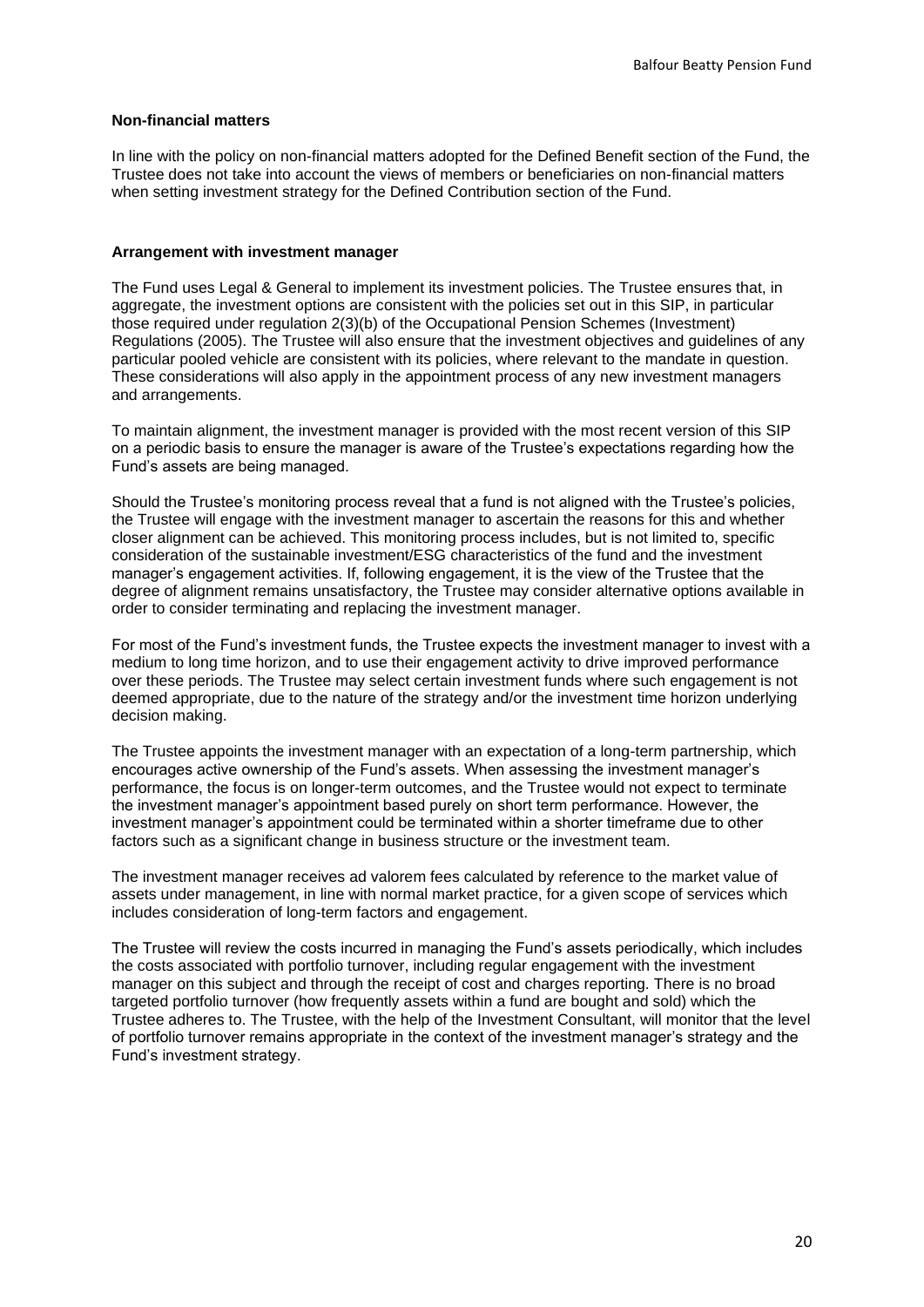## **Risk Management**

The Trustee recognises that there are a number of investment risks that are faced by members of the DC Section which include:

- a. 'Inflation risk' the risk that the investment return over members' working lives does not keep pace with inflation and does not therefore secure adequate benefits in retirement. The Trustee's objective is to provide an investment option that is expected to provide a long-term rate of return that exceeds inflation. Such an option would largely consist of "equity" / "growth" investments.
- b. 'Mis-match risk' the risk that investment allocations in the years just prior to retirement do not match members' retirement objectives, exposing members to inefficient or uncertain outcomes. The Trustee is satisfied that the range of funds offered will enable members to safeguard against this risk. The lifestyle strategy also aims to reduce the mismatch between how members are invested in the years prior to retirement and the price of annuities.
- c. 'Manager risk' the risk that the chosen investment manager underperforms the benchmark against which the investment manager is assessed. The Trustee believes that by offering index tracking funds, this reduces the risk of underperformance. The Trustee will regularly monitor the performance of the chosen investment manager and take action if necessary.
- d. 'Capital risk' the risk of a fall in the value of the members' funds. The Trustee's objective is to provide an investment option that offers a very low risk of capital loss. A cash fund is an example of such an option.
- e. 'Shortfall' or 'opportunity cost' risk the risk that members end up with insufficient funds at retirement with which to secure a reasonable income due to continued investment in low risk and low return funds. The Trustee offers growth focused investment options and the lifestyle strategy aims to expose members to an appropriate risk and return profile throughout its duration.

The Fund provides a facility for members to pay AVCs to enhance their benefits at retirement. Members are offered the range of funds offered to DC members, which the Trustee considers will provide a suitable long-term return for members, consistent with members' reasonable expectations and their preferences between risk and return.

The Fund's Investment Consultant will provide written advice that the Fund's investments are satisfactory for the purpose of satisfying Section 36 of the Pensions Act.

**Signed:**

**Name:** Stuart Benson

**Date:** 17 September 2020

Authorised for and on behalf of the Trustee of the Fund